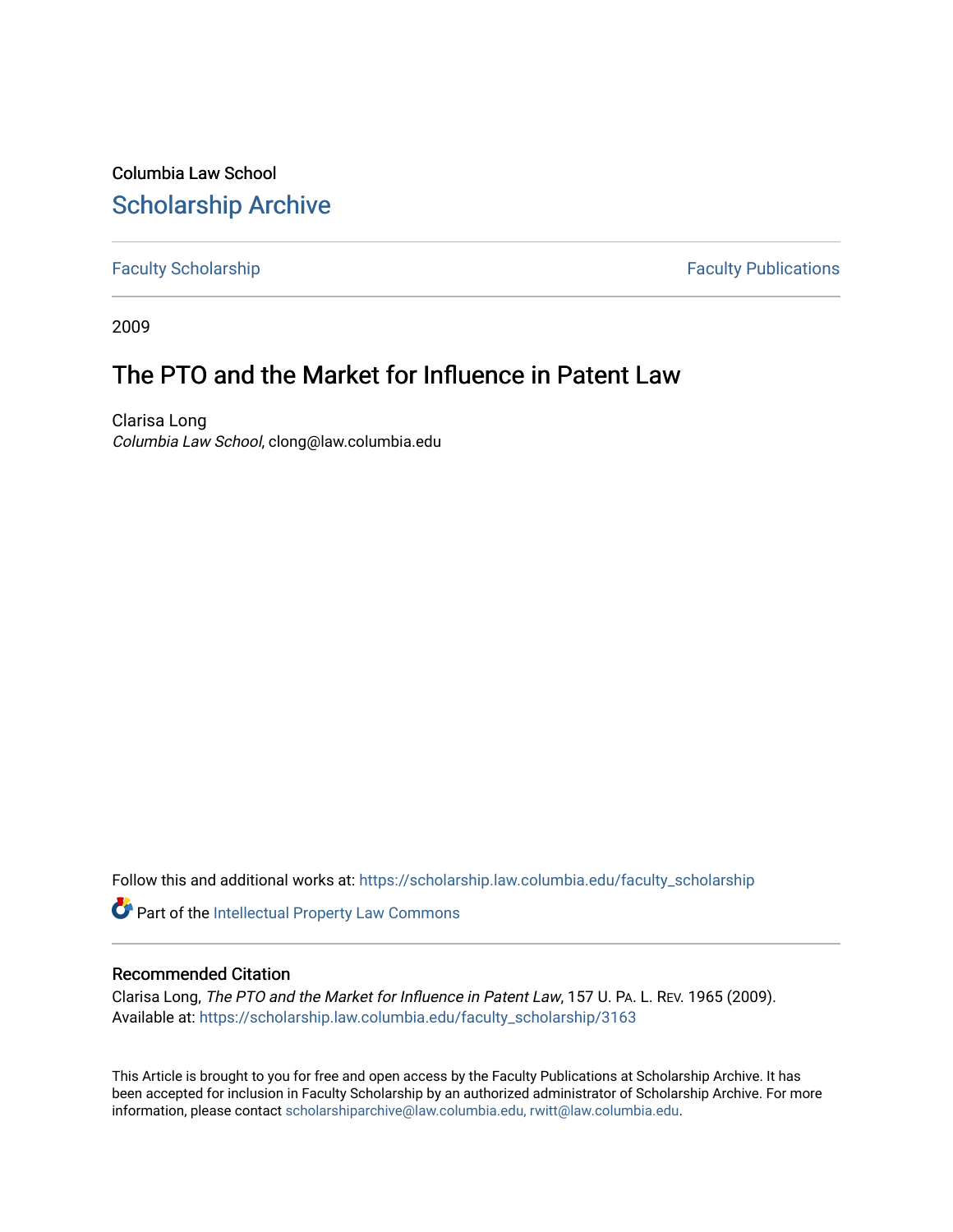## ARTICLE  $\overline{\phantom{a}}$  , where the contract of the contract of  $\overline{\phantom{a}}$

 $\overline{\phantom{a}}$  , where the contract of the contract of  $\overline{\phantom{a}}$ 

## THE PTO AND THE MARKET FOR INFLUENCE IN PATENT LAW

## CLARISA LONG†

| I.  |                                                    |  |
|-----|----------------------------------------------------|--|
| II. | THE PTO'S ATTEMPTS TO INCREASE ITS INFLUENCE 1972  |  |
|     |                                                    |  |
|     | 1. The AIPA and Executive Branch Agency Status1974 |  |
|     |                                                    |  |
|     | 3. The Scope of Rulemaking Authority 1979          |  |
|     |                                                    |  |
|     |                                                    |  |
|     |                                                    |  |
|     |                                                    |  |
|     |                                                    |  |
|     |                                                    |  |
|     |                                                    |  |

#### **INTRODUCTION**

As statutory schemes go, the patent statute has been relatively stable from 1952 to the present. In contrast to copyright law, where Congress has taken a close—indeed at times intense—interest in the

<sup>†</sup> Max Mendel Shaye Professor of Intellectual Property Law, Columbia Law School. Thanks to Bert Huang, Jonathan Masur, workshop participants at Columbia Law School, and Symposium participants at the University of Pennsylvania Law School for helpful discussion of some of the issues in this Article. Special thanks to Joshua L. Simmons for excellent research assistance.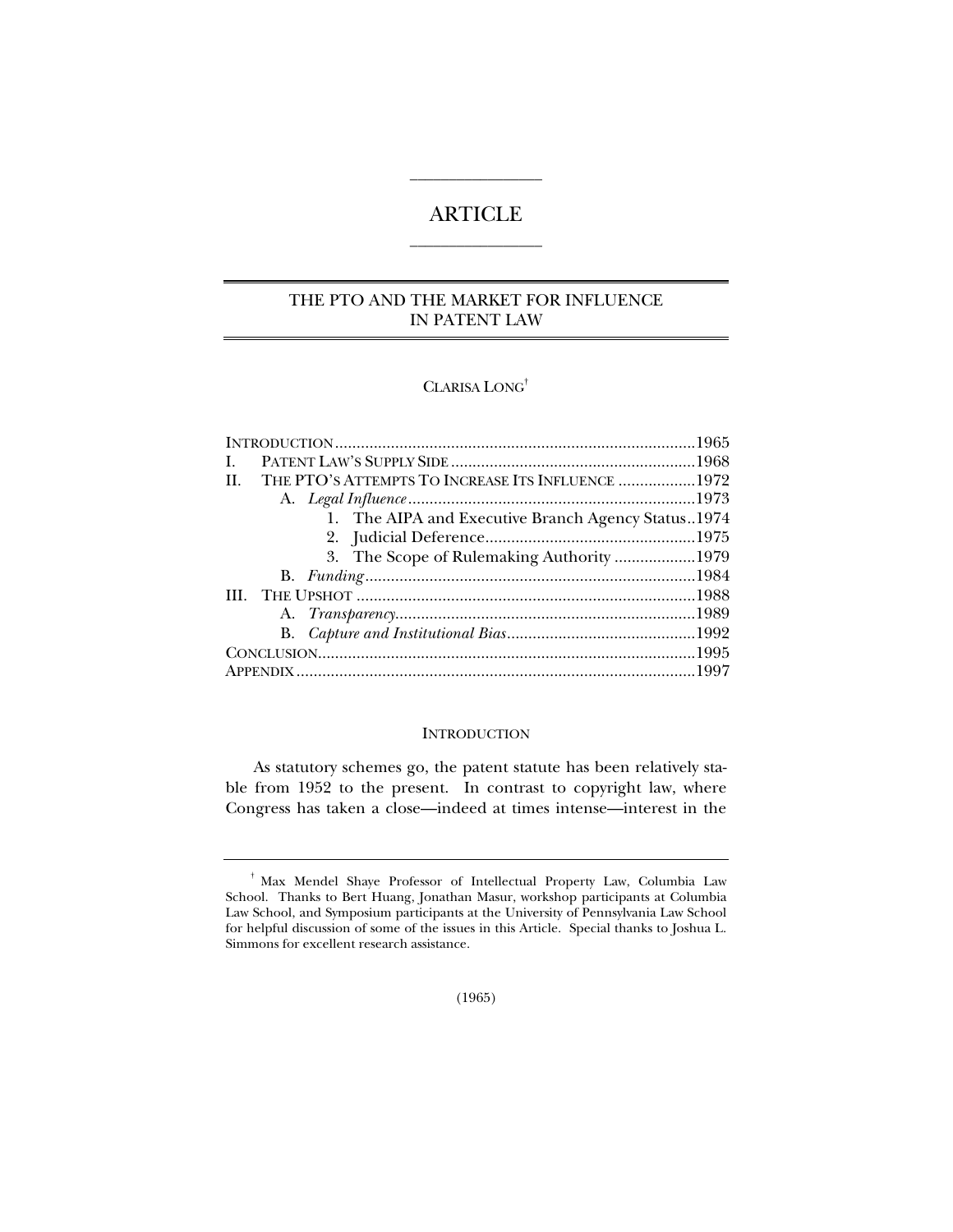details of the statutory scheme,<sup>1</sup> legislative intervention into the patent statute, when it has occurred, has been more limited and narrower in scope. $\degree$  For many reasons, however, patent law has been disequilibrating over time, and calls for patent reform have been increasing in intensity. One of the many factors contributing to this disequilibration in recent years has been the ongoing emergence of the U.S. Patent and Trademark Office (PTO) as a more robust institutional player actively seeking to influence patent policy. The more prominent role played by the PTO is both a cause and an effect of dissatisfaction with the state of patent law.

In order to better understand some of the forces behind the moves toward patent reform, we should examine not just who is demanding legal change, but which institutions are able and willing to supply legal rules and norms. Since 1952, Congress has left much of the market for supply-side influence in patent law to the federal courts and, to a lesser degree, to the PTO. In 1982, Congress consolidated appellate jurisdiction over patent cases in one court, the U.S. Court of Appeals for the Federal Circuit. Since then, lacking institutional competition from other courts, the Federal Circuit has strengthened patent law. In the process, the court has made this a more attractive area for institutions to wield legal and policy influence.

This development has not been lost on the PTO. For a while now, the PTO has been vying to gain more influence in the market for supplying legal rules and norms. The PTO is on both the demand side and the supply side in patent law evolution, functioning as a demander of some changes to patent policy and as a supplier of others.<sup>3</sup> In the process, it has appealed to the inventive community for support.

In this Article, I examine some of the ways in which the PTO has maneuvered since the early 1990s to occupy a more central position in

<sup>&</sup>lt;sup>1</sup> See, e.g., Digital Millennium Copyright Act, Pub. L. No. 105-304, secs. 103, 202, 112 Stat. 2860, 2863-76, 2877-86 (1998) (codified as amended at 17 U.S.C. §§ 512, 1201–1205 (2006)) (creating safe harbors for service providers and prescribing civil and criminal remedies for the circumvention of copyright protection systems); Sonny Bono Copyright Term Extension Act, Pub. L. No. 105-298, 112 Stat. 2827 (1998) (codified as amended in scattered sections of 17 U.S.C.) (extending the term of copyright protection). 2

*See, e.g.*, Patent and Trademark Office Efficiency Act, Pub. L. No. 106-113, 113 Stat. 1501A-572 (1999) (codified as amended in scattered sections of 35 U.S.C.) (reorganizing the U.S. Patent and Trademark Office). 3

 $3$  For example, the PTO is a demander of change in the form of more deference to its decisions and a (potential) supplier of change through revision and reformation of its examiner productivity metric.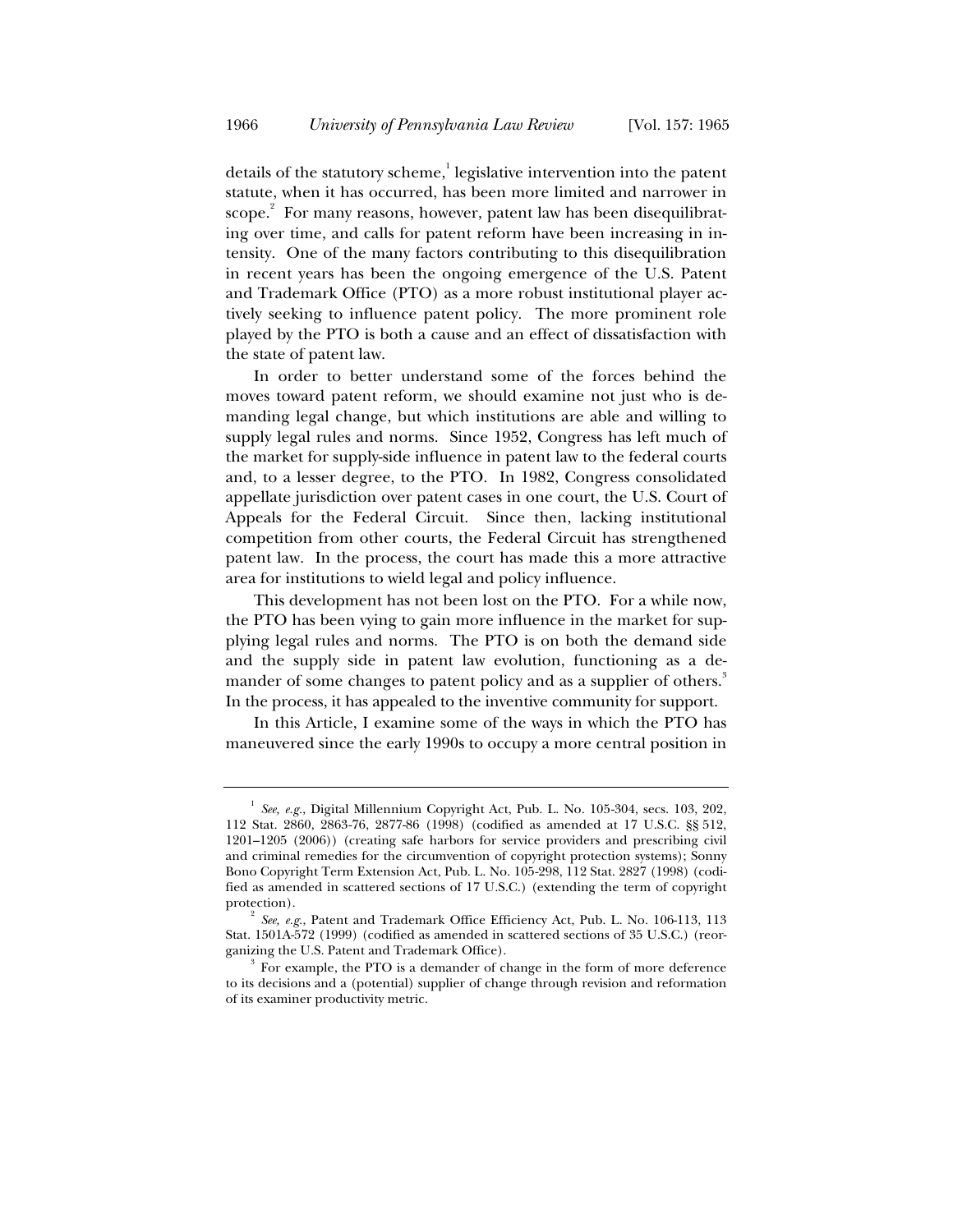making patent law and policy. I tell a slightly different story from the one often told, in which regulatory agencies are passive targets of attempts at capture by their constituencies. Whereas the literature on the origin of attempts to influence the regulatory process focuses mostly on the demand side, in this Article I focus on the supply side.<sup>4</sup> One of the weaknesses of the capture theory as it is often presented is that it assumes that only the regulated constituency takes the initiative. This implies that interest groups are the instigators of attempts at regulatory entanglement, an assumption that is questionable in the case of the PTO. I argue that while we often think of agency entanglement with the community it is supposed to regulate as an unalloyed bad, there have been some positive results from the PTO's attempts to increase its influence. Whether this state of affairs will continue, however, remains to be seen.

In Part I of this Article, I argue that the supply side of patent law has long been dominated if not monopolized by the Court of Appeals for the Federal Circuit. With patent law having increased in importance in the past few decades, the PTO, facing few competitors in the patent policymaking field, has had an incentive to emerge as a stronger player in the market for legal influence over patent law by increasing its own influence. In Part II, I describe two major types of moves in which the PTO has engaged, and continues to engage, in order to accomplish this. One set of moves has given the PTO slightly more legal power. The results are more important for their symbolic value than for influencing legal outcomes. The other maneuver by the PTO is more subtle but more substantively important: appeals for support by the PTO to the constituency—inventors—with which it is supposed to have an adversarial relationship. (I do not maintain, however, that the PTO has been captured by the inventive community.) The resulting benefits to the PTO—such as a larger budget, new facilities, and more control over its finances—have been measurable. In Part III of this Article, I argue that so far, the PTO's attempts to increase its influence have had some social benefits. PTO attempts to appeal to the inventive community have resulted in greater institutional transparency and more rigorous debate about the faults and flaws of the patent system. At the same time, expanding the PTO's

<sup>4</sup> *See* Jean-Jacques Laffont & Jean Tirole, *The Politics of Government Decision-Making: A Theory of Regulatory Capture*, 106 Q.J. ECON. 1089, 1090 (1991) (criticizing earlier studies of regulatory decision making for failing to consider the relationships between members of the supply and demand sides).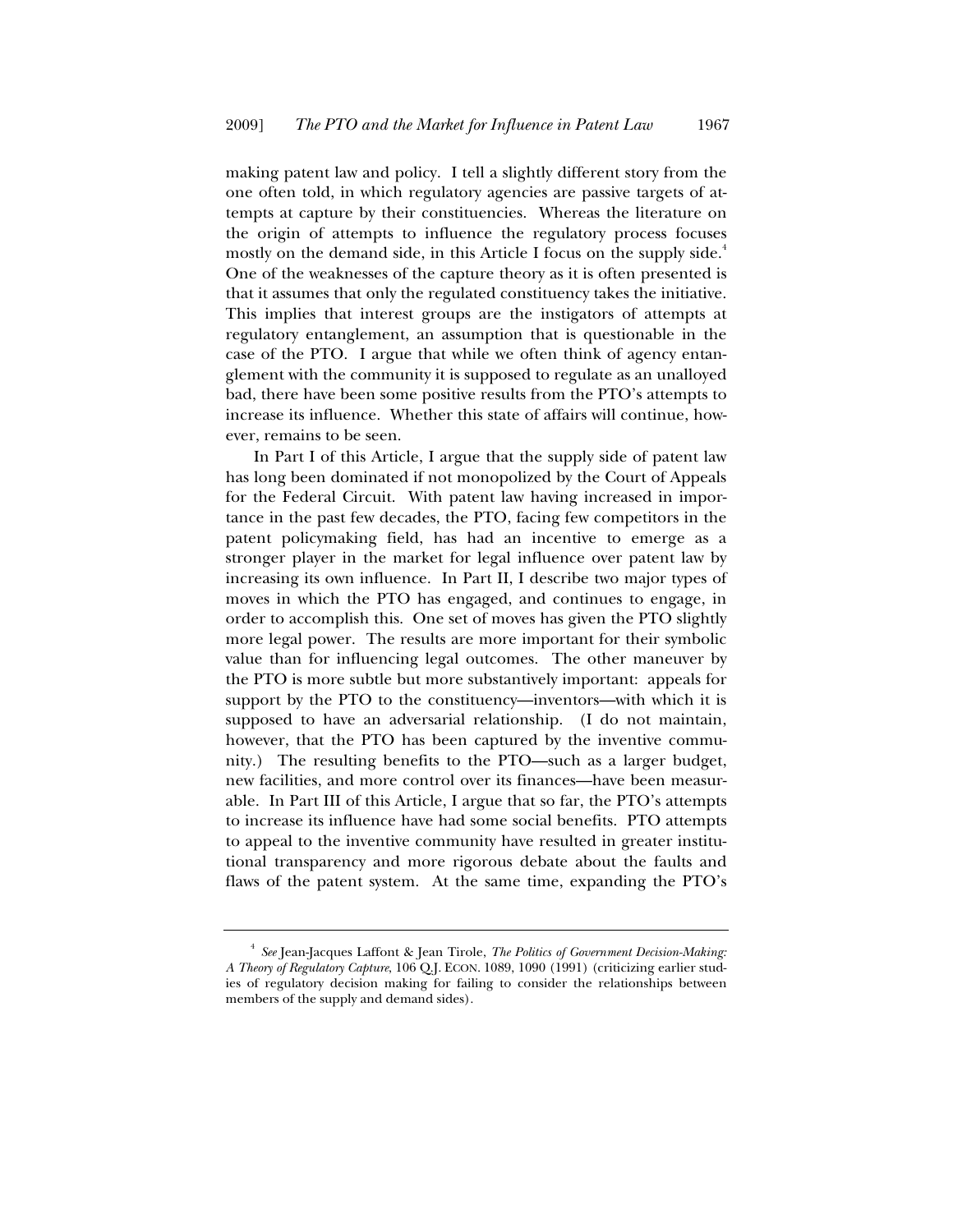power presents dangers. In the long run, it is unclear whether the benefits will outweigh the costs.

There are a few caveats: First, let me emphasize once again that I'm not saying the PTO has been captured. Certainly the PTO has in recent years displayed a sensitivity to the views of the inventive community that it previously lacked, and it has attempted to enlist the inventive community in its efforts to expand its influence and budget, but this is not the same as saying that the PTO has become controlled by the inventive community.<sup>5</sup> Second, I'm being deliberately reductionist in this Article. I'm not trying to set out all the subtleties of the complex institution that is the PTO. Rather, I'm seeking to capture some essential features of the PTO's relative positioning throughout the past two decades, and to distill some key moves that the PTO has made in order to illustrate how it has maneuvered itself. Doing that means I'm deliberately excluding other forces that have shaped the fortunes of the PTO. In addition, throughout this Article my intent is not to take a normative position on the legal or budgetary issues on which the PTO has taken an advocacy position. Rather, it is to argue that each of these events has resulted in the PTO having more influence and more wherewithal to increase its influence.

#### I. PATENT LAW'S SUPPLY SIDE

Courts are the primary locus of the evolution of patent law. Since 1952, Congress has not taken much interest in amending the patent code, leaving the bulk of legal evolution to the courts. Starting in 1982, that meant delegating the evolution of patent law to the U.S. Court of Appeals for the Federal Circuit. Congress's lack of interest has been longstanding; it was relatively indifferent even before the creation of the Federal Circuit. On the few occasions that significant amendments to the patent statute have been successful, they have often pertained to procedural or administrative matters—such as better funding for the PTO—on which all participants agree. $^{\circ}$ 

 $^{\rm 5}$  Nor is the PTO truly a regulatory agency in the sense that, for instance, the Food and Drug Administration is a regulatory agency. *See, e.g.*, Orin S. Kerr, *Rethinking Patent Law in the Administrative State*, 42 WM. & MARY L. REV. 127, 129-30 (2000) (arguing that the PTO's relationship is more contractual than regulatory).

*See, e.g.*, American Inventors Protection Act of 1999 (AIPA), Pub. L. No. 106-113, sec. 4502, § 122(b)(1), 113 Stat. 1501A-552, 1501A-561 (codified at 35 U.S.C. § 122(b)(1) (2006)) (authorizing public disclosure of certain patent applications).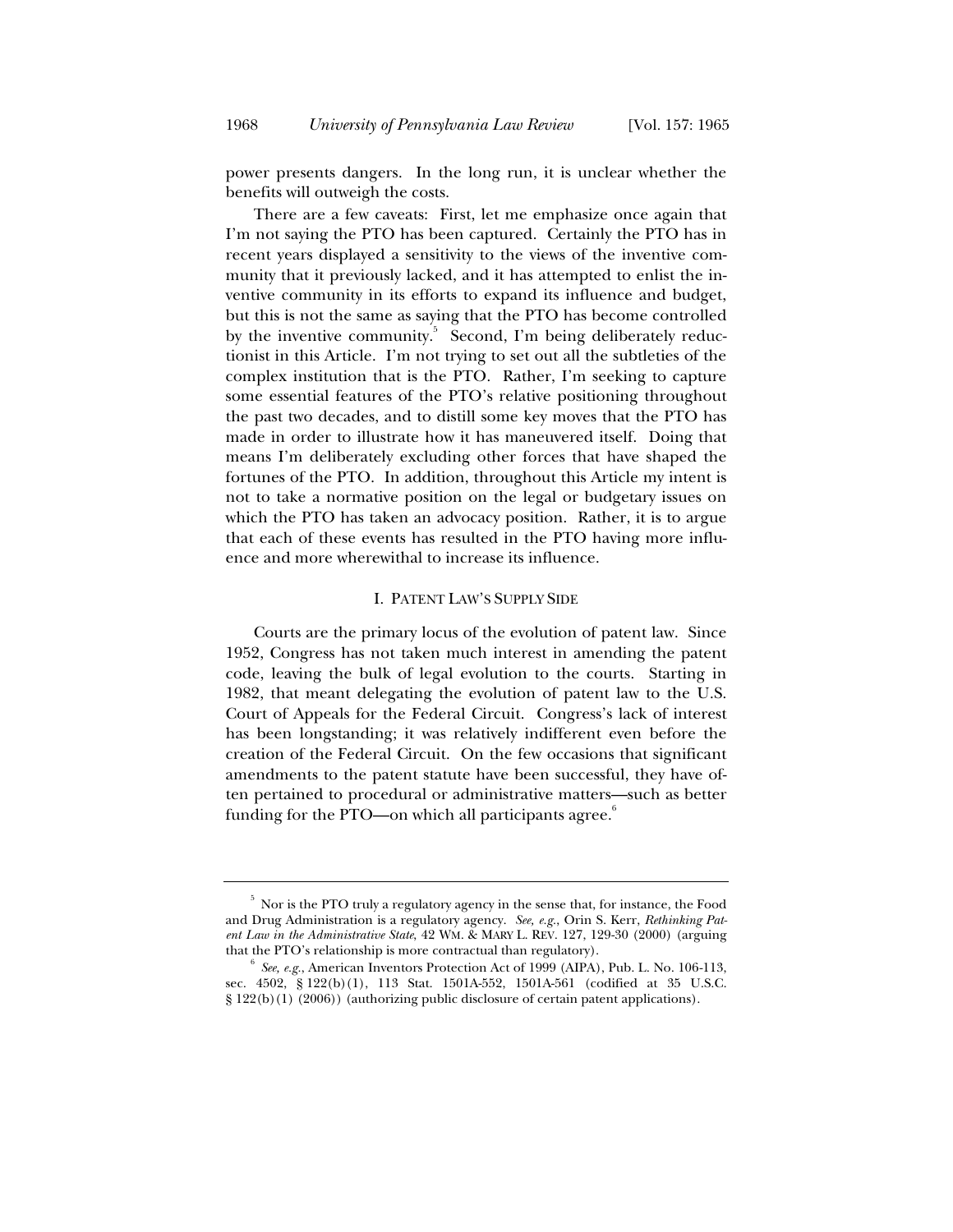Why hasn't Congress taken a closer interest in patent law? The broad standards that comprise most of the patent code indicate that Congress has delegated patent policy to the courts, particularly to the Federal Circuit, but whether this is a cause or an effect of Congress's indifference—or indeed if there is any causal link—remains unclear. Given that Congress outsourced the writing of the 1952 Patent Act and passed it without floor debate, $\bar{i}$  it's not clear that any legislative intent can be attributed to members of Congress regarding the Act.<sup>8</sup> Recent criticism of the Federal Circuit (much of it vituperative) coming from the patent community may tempt us to forget that widespread dissatisfaction with the court is a new phenomenon. $^{\circ}\,$  From the time of its creation until relatively recently, commentators generally believed the Federal Circuit was doing a good job in its various subject areas.<sup>10</sup> Congress may have felt no great need to intervene in an area it perceived as complex and technical. Probably all of these reasons play a part to varying degrees in explaining Congress's reticence to pass new patent legislation.

If Congress hasn't been an institution active in patent law, then who has? Not the Supreme Court. It doesn't enter the lists often enough, even in recent years, to have a wide impact on the field. Since its creation in  $1982<sup>{11}</sup>$  the Federal Circuit has been the main locus of patent law evolution. When it was created, the Federal Circuit was tasked with bringing consistency to patent law. Many commenta-

 $^7$  As Judge Giles S. Rich, one of the authors of the 1952 Patent Act, explained, "The New Patent Act went through both houses on consent calendars, and those houses relied on the unanimous recommendations of their respective committees." Neil A. Smith, *Remembrances and Memorial: Judge Giles Sutherland Rich 1904–1999*, 82 J. PAT. & TRADEMARK OFF. SOC'Y 597, 601 (2000).<br><sup>8</sup> Giles S. Rich and P.J. Federico were the two main drafters of the 1952 Patent Act.

Judge Rich asserted that "[l]egislative intent was supplied later . . . in the form of the Reviser's Notes." *Id.*; *see also* P.J. Federico, *Commentary on the New Patent Act*, 35 U.S.C.A. 1, 6-9 (West 1954), *reprinted in* 75 J. PAT.&TRADEMARK OFF. SOC'Y 161, 166-70 (1993) (reviewing the evolution of the bill and the lack of significant congressional scrutiny). 9

*See, e.g.*, Charles W. Shifley et al., *Is Federal Circuit Obviousness Law "Gobbledygook" and "Irrational"? Why Justice Scalia Says So, and What May Come of That*, INTELL. PROP. & TECH. L.J., May 2007, at 5, 7-8 (stating that "the Federal Circuit is arguably at an alltime low in terms of reputation among all judges, professors, and commentators since its creation in 1982").<br><sup>10</sup> *See, e.g.*, Rochelle Cooper Dreyfuss, *The Federal Circuit: A Case Study in Specialized* 

*Courts*, 64 N.Y.U. L. REV. 1, 74 (1989) ("On the whole, the CAFC experiment has

worked well for patent law . . . .").<br><sup>11</sup> *See* Federal Courts Improvement Act of 1982, Pub. L. No. 97-164, secs. 101–102, 96 Stat. 25, 25 (codified at 28 U.S.C. §§ 41, 44 (2006)) (establishing a Federal Court of Appeals and a Federal Claims Court). The jurisdiction of the court is set out in 28 U.S.C. § 1295(a).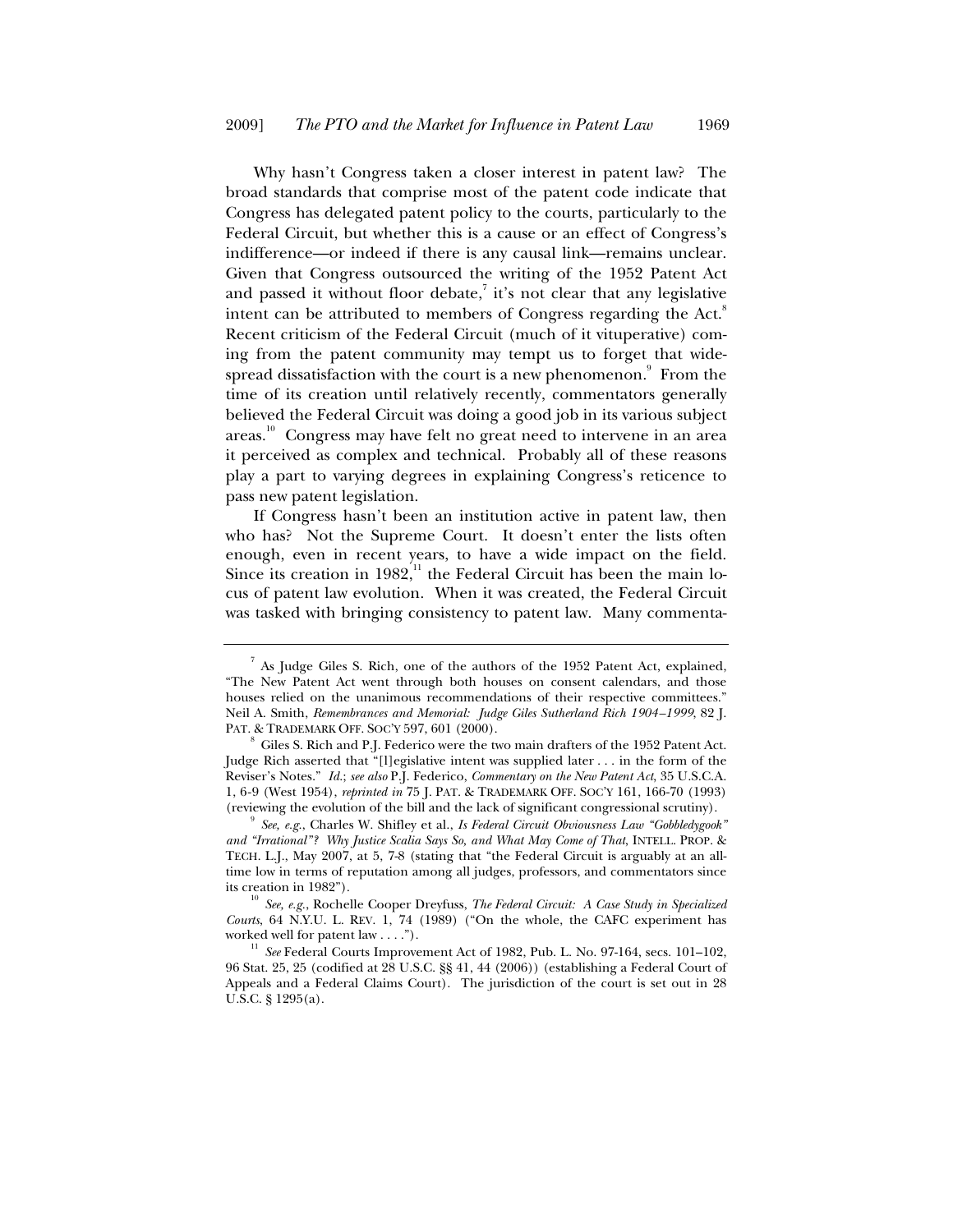tors would argue that it has accomplished this task well, although most would also say that it has become a pro-patent court (although that depends to some degree on one's baseline). Adam Jaffe and Josh Lerner, for instance, show that the Federal Circuit has been more likely to find patents valid and infringed than did the appellate courts before  $1982$ <sup>12</sup> While this does demonstrate that expectation baselines about the enforceability of patents have changed, without more, it doesn't prove that the Federal Circuit has been captured. For one thing, we need to know whether the validity determinations made by appellate courts before the Federal Circuit were accurate. Perhaps courts were previously too quick to invalidate patents.

Two stories could be told about the Federal Circuit making patents more enforceable. One is a public interest story. On this view, patent enforcement had become too weak, and declaring more patents valid increased social welfare. It has long been known that patent cases are unpopular with many members of the judiciary. Prior to the creation of the Federal Circuit, the fastest way a district court judge could make a patent case go away for good was to declare the patent invalid. By midcentury, antipatent sentiment ran so high that Justice Jackson famously lamented that the Supreme Court had developed such a "strong passion" for striking down patents that the only valid patents left were ones the "Court ha[d] not been able to get its hands on."13 And as Adam Jaffe and Josh Lerner note of *Sakraida v. AG Pro,*   $Inc$ <sup>14</sup>, one of the few patent cases in the latter half of the twentieth century in which the Supreme Court granted certiorari,

Who would get the duty of writing the opinion for this "cow shit case" was a matter of considerable controversy—ultimately, it was assigned to Justice William Brennan because he had antagonized the Chief Justice with his acrid dissents in other cases. Perhaps not surprisingly, the decision that resulted in this case was poorly reasoned and inconsistent with the Supreme Court's own earlier rulings.<sup>1</sup>

Even today, patent cases are generally unpopular with district court judges, many of whom continue to express dislike of patents and

<sup>&</sup>lt;sup>12</sup> See ADAM B. JAFFE & JOSH LERNER, INNOVATION AND ITS DISCONTENTS: HOW OUR BROKEN PATENT SYSTEM IS ENDANGERING INNOVATION AND PROGRESS, AND WHAT TO DO ABOUT IT 98-107 (2004) (noting trends in the Federal Circuit toward strength-

ening patent holders' rights). 13 Jungersen v. Ostby & Barton Co., 335 U.S. 560, 572 (1949) (Jackson, J., dissenting). 14 425 U.S. 273 (1976). In this case the Court found the patent obvious and there-<br>fore invalid. *Id.* 

<sup>&</sup>lt;sup>15</sup> JAFFE & LERNER, *supra* note 12, at 100 (footnote omitted).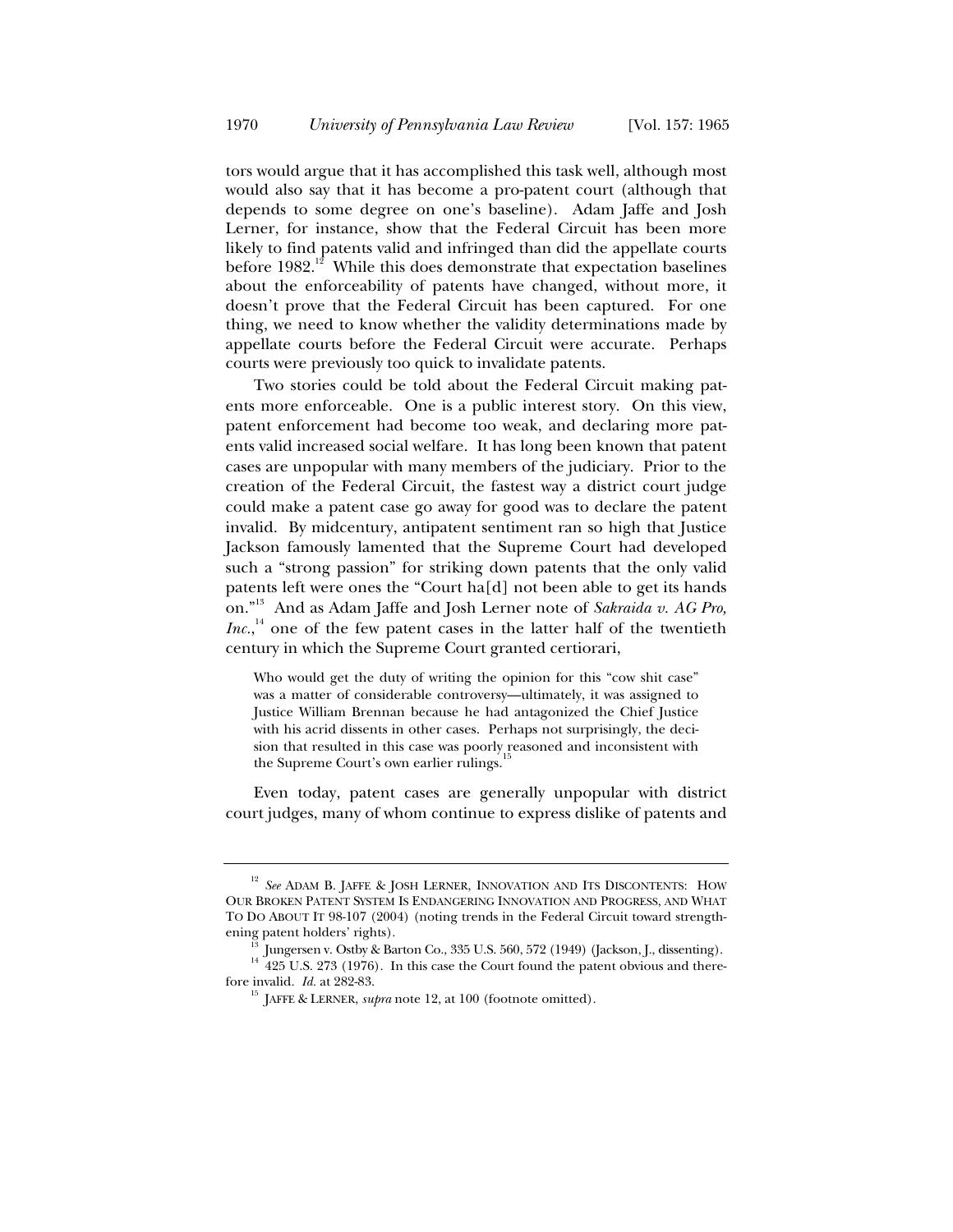dismay about having patent cases on their dockets.<sup>16</sup> As some commentators have noted, before the Federal Circuit was created it was difficult to imagine how patents could have become much weaker.<sup>1</sup> On this view, hostility to patents among the judiciary was so great that the Federal Circuit's strengthening of patent law was a necessary and efficiency-enhancing corrective measure.<sup>18</sup>

But of course a pessimistic story could be told as well: that of judicial self-aggrandizement. Judges in specialized courts may come to identify a little too closely with the areas of law in which they specialize.<sup>19</sup> Enforcement of patents increases the importance and impact of patent law, and we can expect judges to prefer that their cases be perceived as important rather than mundane or marginal. On this view, the Federal Circuit has focused on benefiting patent interests even though the costs more broadly imposed on society may outweigh those benefits. Both the public interest story and the self-interest story have explanatory power when applied to the Federal Circuit; neither is mutually exclusive.

In either case, by making patents stronger and making patent law more economically important, the Federal Circuit has expanded the market for supply-side institutions in patent law, thus creating incentives for the PTO to try to gain some market share. Although the Federal Circuit has been the major force affecting the shape of patent law, over the past decade it has started to receive some competition. So far, this competition has come neither from Congress nor in a serious way from the Supreme Court, even though the Supreme Court recently has been granting certiorari on more patent cases than in previous years.<sup>20</sup> Rather, the competition has come from an executive

v. Teleflex Inc., 127 S. Ct. 1727 (2007); Microsoft Corp. v. AT&T Corp., 127 S. Ct. 1746

<sup>16</sup> *See, e.g.*, Transcript of Hearing Proceedings at 19, O.I. Corp. v. Tekmar Co., No. 95-0113 (S.D. Tex. Dec. 5, 1995) (quoting Judge Kent saying of patent cases, "You

See, e.g., JAFFE & LERNER, *supra* note 12, at 97 ("[T]he 'pro-patent' policy changes of the 1980s and 1990s can be seen as the inevitable, perhaps even desirable, historical 'backswing' after a long period of weakening patents.").<br><sup>18</sup> I do not take a position on what the optimal level of patent protection is, but I

do agree with most scholars and industry analysts that patent protection was badly fractured prior to the creation of the Federal Circuit. *See* Dreyfuss, *supra* note 10, at 74 (stating that patent law is more uniform and better suited for national interests today). 19 *See generally* Richard A. Posner, *Will the Federal Courts of Appeals Survive Until* 

*<sup>1984?</sup> An Essay on Delegation and Specialization of the Judicial Function*, 56 S. CAL. L. REV. 761 (1983) (arguing that the caseload crisis in the federal courts of appeals has led to delegation and specialization of courts and interests). 20 *See* Quanta Computer, Inc. v. LG Elecs., Inc., 128 S. Ct. 2109 (2008); KSR Int'l Co.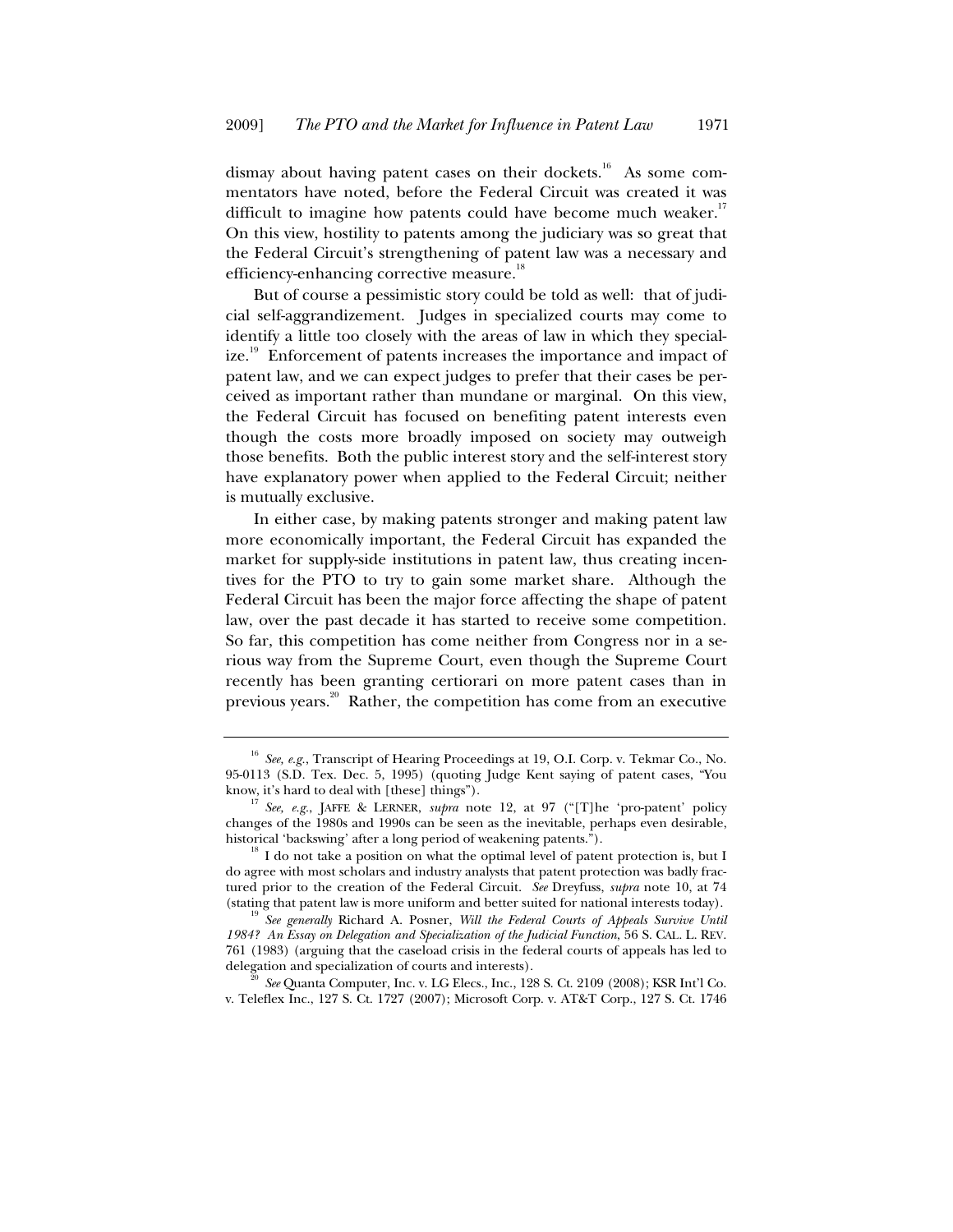branch institution, the PTO. Since approximately 1993, the PTO has been maneuvering to become more powerful.

The PTO has maneuvered not only to bolster its reputation and material position, but also to increase its power in the world of patent law and policy. Initially the PTO focused on international patent law, where it had little competition from other state institutions, but then it began to seek power closer to home and sought to increase its power relative to the Federal Circuit. The Supreme Court's decision in *Dickinson v. Zurko*, which brought the PTO's factual findings under the ambit of the Administrative Procedure Act (APA), was a step in this direction and a significant symbolic victory in the eyes of the  $PTO.<sup>21</sup>$  Since then, the PTO has boasted of its role in advising the Solicitor General's Office as to whether the Supreme Court should grant certiorari on patent cases coming out of the Federal Circuit, announcing when the Supreme Court's decision to grant or deny certiorari matches up with the advice that the PTO has given the Solicitor General's Office.<sup>22</sup>

#### II. THE PTO'S ATTEMPTS TO INCREASE ITS INFLUENCE

What elements have contributed to the PTO's relative positioning? In this Part, I discuss a few moves the PTO has made that have influenced its relative institutional positioning. These moves fall into two categories: first, attempts to gain more legal power, both over its own internal matters and in administrative appeals of patent matters before the Federal Circuit; and second, petitions to the inventive community and Congress for a larger budget and other resources, more control over its finances, and a new physical plant. When successful, these moves have increased the PTO's power and allowed it to gain a larger market share, if you will, of patent law and policy decision making. I focus only on moves that are endogenous to the PTO. Other factors, such as the importance of technological innovation and

<sup>(2007);</sup> MedImmune, Inc. v. Genentech, Inc., 127 S. Ct. 764 (2007); eBay Inc. v. MercExchange, L.L.C., 126 S. Ct. 1837 (2006). *But see* Lab. Corp. of Am. Holdings v. Metabolite

Labs., Inc., 126 S. Ct. 2921 (2006) (dismissing certiorari as improvidently granted).  $^{21}$  527 U.S. 150, 152 (1999). The petitioner was Q. Todd Dickinson, the PTO Director at the time. 22 *See* U.S. PATENT & TRADEMARK OFFICE, PERFORMANCE AND ACCOUNTABILITY RE-

PORT: FISCAL YEAR 2007, at 50 [hereinafter 2007 REPORT]; U.S. PATENT & TRADEMARK OFFICE, PERFORMANCE AND ACCOUNTABILITY REPORT: FISCAL YEAR 2006, at 47-48; U.S. PATENT & TRADEMARK OFFICE, PERFORMANCE AND ACCOUNTABILITY REPORT FOR FIS-CAL YEAR 2005, at 48-49 [hereinafter 2005 REPORT].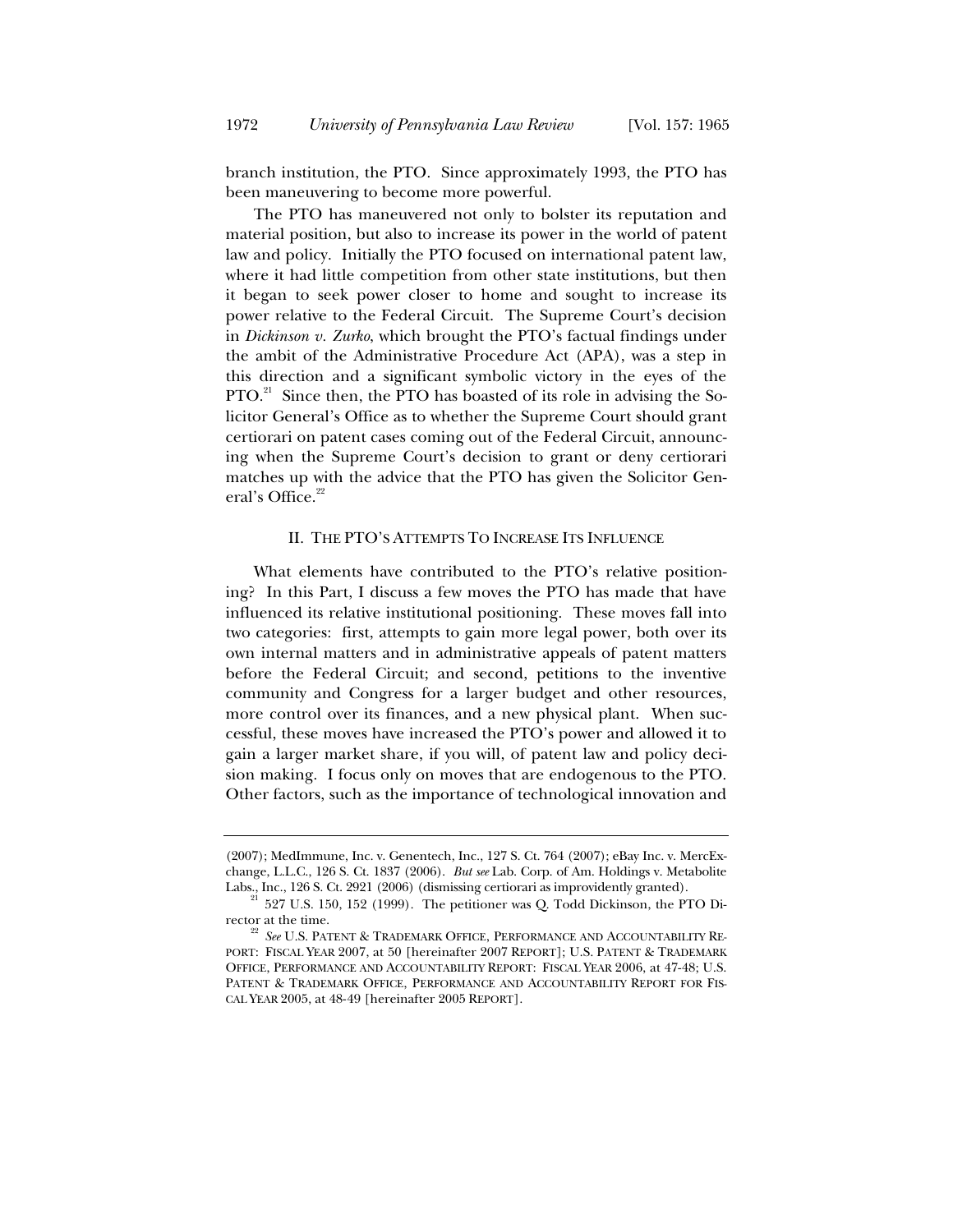the strength of the economy, have no doubt contributed in some way to the relative position of the PTO in recent years, but these issues are beyond the scope of this Article.

Notably, the PTO's desire to increase its legal influence and to appeal to the inventive community has been confined to the patent side of the agency. As the PTO itself has said, "The Patent Business is one of the PTO's three core businesses. The primary mission of the Patent Business is to help customers get patents."<sup>23</sup> By contrast, the trademark side of the PTO is less ambitious: "The primary mission of the Trademark Business is to apply the provisions of the Trademark Act of 1946 in the examination and registration of trademarks. . . . The core process of the Trademark Business is the examination of an application for trademark registration." $24$  Although in recent years the PTO has become more subtle in its language, the description of the business of the patent side of the PTO as "help[ing] customers get patents" is clearly an appeal to the group with which the PTO is supposed to have an adversarial relationship.

## A. *Legal Influence*

The PTO has made several attempts to increase its influence over patent law in the past decade. The first of these occurred in 1999 with the passage of the American Inventors Protection Act (AIPA), which reorganized the PTO and established it as an executive branch agency instead of just a subunit of the Department of Commerce.<sup>25</sup> The second attempt concluded that same year in *Dickinson v. Zurko*, in which the PTO won the right to have APA standards of review applied to its factual conclusions when patent applicants appeal directly to the Federal Circuit.<sup>26</sup> The third is an ongoing battle, and the logical outgrowth of *Zurko*: determining the proper scope of the PTO's rulemaking authority.<sup>27</sup> I take no position in this Article on the merits of any of these moves on the part of the PTO. Instead, I merely point

<sup>&</sup>lt;sup>23</sup> U.S. PATENT & TRADEMARK OFFICE, CORPORATE PLAN—2001, at 23, http://www.uspto.gov/web/offices/com/corpplan/index.htm.

<sup>&</sup>lt;sup>24</sup> *Id.* at 42. <br><sup>25</sup> *See* AIPA, Pub. L. No. 106-113, secs. 4711–4712, 113 Stat. 1501A-552, 1501A-572

to -575 (codified at 35 U.S.C. §§ 1–2 (2006)). 26 *Zurko*, 527 U.S. at 154-55. 27 *See* Tafas v. Doll, 559 F.3d 1345 (Fed. Cir. 2009) (holding that the PTO does not have substantive rulemaking authority, finding that the PTO-proposed rules at issue in the case were procedural, and remanding to the district court for further proceedings).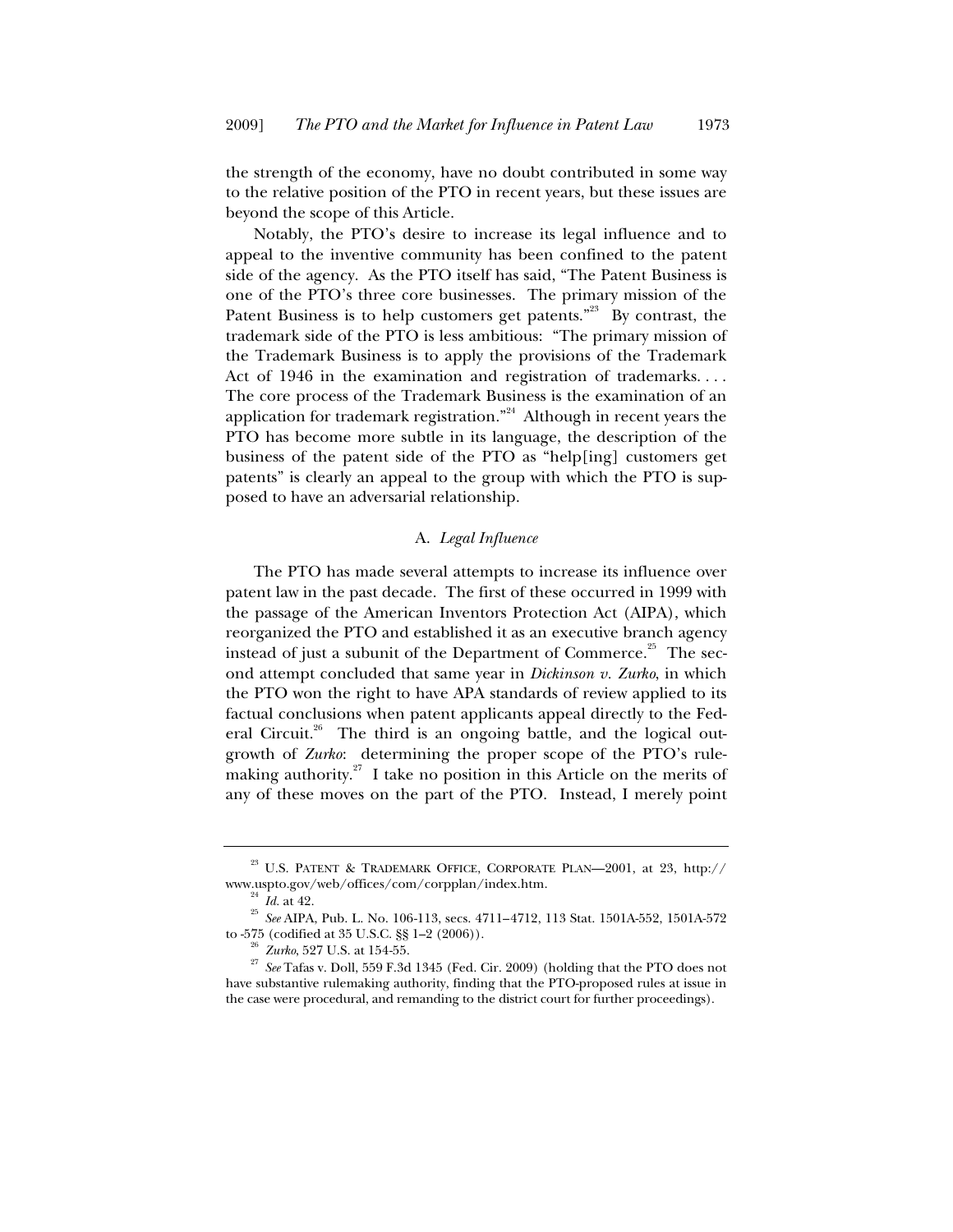out that all of these moves have increased, at least to some degree, the PTO's power as a supplier of legal rules and patent policies.

#### 1. The AIPA and Executive Branch Agency Status

The Intellectual Property and Communications Omnibus Reform Act of 1999, of which the AIPA was a part, expanded the top ranks of the PTO and gave the entity more control over its operations.<sup>28</sup> It reorganized the way the PTO was structured and made it an executive branch agency within the Department of Commerce.<sup>29</sup> The AIPA elevated the position of head of the PTO from Commissioner to Director (also an Under Secretary of Commerce), who is required to have "a professional background and experience in patent or trademark law."<sup>30</sup> The AIPA also expanded the top ranks of the PTO to include two commissioners appointed by the Director—a Commissioner of Patents and a Commissioner of Trademarks—and, upon nomination by the Director, a Deputy Director.<sup>31</sup> The PTO reports to the Secretary of Commerce for policy direction, but the PTO's executive branch agency status gives it control over its budget allocations and other administrative management functions. The AIPA also created the Patent Public Advisory Committee and the Trademark Public Advisory Committee to advise the Director on PTO policies, goals, performance, budget matters, and user fees.<sup>32</sup>

These changes noticeably benefited the PTO. Restructuring the PTO as an executive branch agency was the first step toward giving the PTO more power and self-governance. It was also an important step toward giving the PTO control over its budget, and budget control is a source of power for bureaucrats. The existence of the Advisory Committees at least allowed the PTO to create the appearance that it was willing to accept feedback and input from the regulated community, while ensuring that the PTO wasn't legally bound by the committees' recommendations. At the time, the inventive community supported these changes before Congress. As the American Intellectual Property Law Association (AIPLA), a bar association representing intellectual

<sup>&</sup>lt;sup>28</sup> *See* AIPA secs. 4711–4713, 113 Stat. at 1501A-572 to -578.<br><sup>29</sup> *Id.* sec. 4711. Prior to the passage of the AIPA, the head of the PTO was a Com-<br>missioner appointed by the President. 35 U.S.C. §§ 1, 3 (1994).

 $^{30}$  AIPA sec. 4713, § 3(a)(1), 113 Stat. at 1501A-575 to -578 (codified as amended

at  $35 \text{ U.S. C. }$  §  $3(a)(1)$  (2006)).<br><sup>31</sup> *Id.* sec. 4713, §  $3(b)(1)-(2)$ , 113 Stat. at 1501A-576 (codified as amended at 35 U.S.C. §  $3(b)(1)-(2)$ ).

Id. sec. 4714, 113 Stat. at 1501A-578 to -580 (codified as amended at 35 U.S.C. § 5).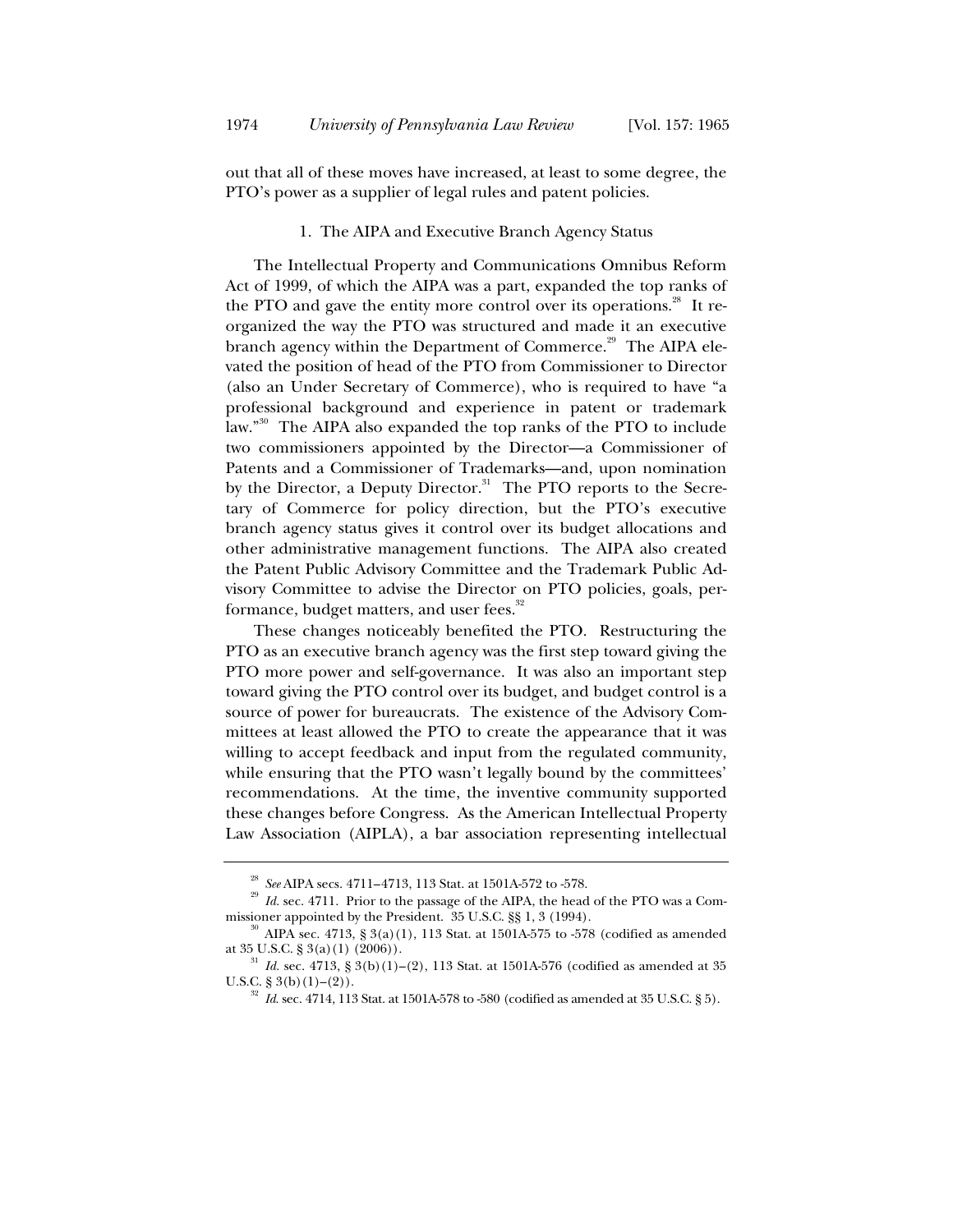property lawyers, asserted, "[T]he PTO could function more efficiently and effectively, and provide users with higher-quality and more responsive products and services if it were properly transformed into a government corporation."33 Since then, however, some commentators in the inventive community have become more critical of the results. For example, some commentators have argued that the Patent Public Advisory Committee is toothless and "has never effectively asserted any real oversight of PTO operations," or is even being undermined by the PTO itself because it has been "provided with no real support to investigate and challenge."<sup>34</sup>

#### 2. Judicial Deference

In addition to getting more autonomy from executive branch oversight, the PTO has also been trying to get more deferential review of its decisions from the Federal Circuit. The more deferential the review, the broader the range of PTO action that would survive a legal challenge. Historically, the PTO's decisions did not receive much deference before a reviewing court.<sup>35</sup> For decades, reviewing courts applied neither the deferential standards of review of the  $APA^{36}$  nor those of *Chevron U.S.A. Inc. v. Natural Resources Defense Council, Inc.*37 to the PTO, choosing instead to apply older and more rigorous standards of review.<sup>38</sup>

<sup>33</sup> *Patent Law Changes: Hearing on H.R. 400 and H.R. 811 Before the H. Subcomm. on Gov't Programs and Oversight of the Comm. of Small Bus.*, 105th Cong. 167 (1997) (statement

 $^4$  Posting of Greg Aharonian to Patent Law Blog (Patently-O), Patent Public Advisory Committee (PPAC), http://www.patentlyo.com/patent/2007/08/patent-public-a.html (Aug. 17, 2007).

The PTO has long had regulatory authority to enact rules that govern its internal proceedings. *See* 35 U.S.C. § 2(b)(2)(A).<br><sup>36</sup> *See* 5 U.S.C. § 706 (2006) (mandating that courts reviewing agency action set

aside such actions if they are found to be "arbitrary, capricious, an abuse of discretion, or ... unsupported by substantial evidence").

<sup>&</sup>lt;sup>37</sup> See 467 U.S. 837, 842-44 (1984) (stating that courts must defer to an administrative agency's interpretation of a statute so long as the agency's interpretation is "reasonable").

The Federal Circuit has often rejected the application of APA standards to review of PTO findings of fact. *See In re* Zurko, 142 F.3d 1447, 1449 (Fed. Cir. 1998) (en banc) (applying the "clearly erroneous" standard of review), *rev'd sub nom.* Dickinson v. Zurko, 527 U.S. 150 (1999); *In re* Lueders, 111 F.3d 1569, 1574-75 (Fed. Cir. 1997) (refusing to modify the "clearly erroneous" standard of review); *In re* Napier, 55 F.3d 610, 614 (Fed. Cir. 1995) (using a more stringent standard of review than that of the APA); *In re* Brana, 51 F.3d 1560, 1568-69 (Fed. Cir. 1995) (refusing to address the issue of standard of review because it was not perceived as central to the case). The Federal Circuit has also declined to apply *Chevron* to the PTO's interpretations of law. *See* Merck &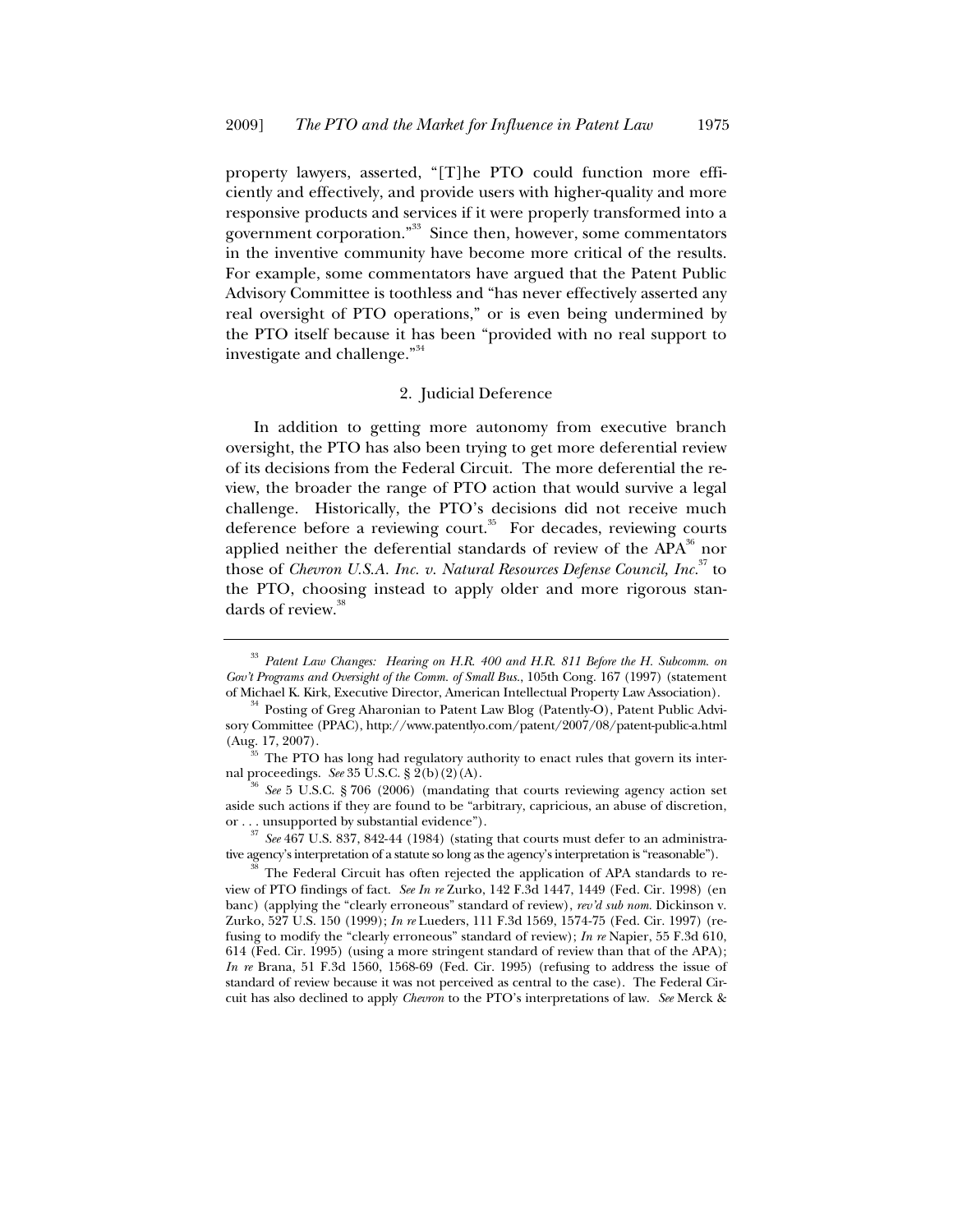This was no great surprise, even if some commentators considered it a bit of a puzzle that reviewing courts declined to apply APA standards of review to the PTO.<sup>39</sup> Early drafts of the APA explicitly exempted the PTO from the APA's purview.<sup>40</sup> From the passage of the APA until the end of the twentieth century, as the Supreme Court noted, "both the patent bench and the patent bar had concluded that the stricter 'clearly erroneous' standard was . . . a requirement placed upon the PTO," and "even the PTO acquiesced in this interpretation for almost 50 years after the enactment of the APA." $1$ 

By getting a more deferential standard of review applied to its factual and legal findings, however, the PTO would have a better chance of making its decisions stick. In *Dickinson v. Zurko*, the PTO saw a chance to raise the level of deference that it received from the Federal Circuit from the traditional "clearly erroneous" standard of review<sup>42</sup> to the APA's marginally more deferential "substantial evidence" or "arbitrary and capricious" standard.<sup>43</sup>

tion 10(e) of the APA. It states in relevant part the following:

The reviewing court shall—

. . . .

(2) hold unlawful and set aside agency action, findings, and conclusions found to be-

(A) arbitrary, capricious, an abuse of discretion, or otherwise not in accordance with law;

(B) contrary to constitutional right, power, privilege, or immunity;

(D) without observance of procedure required by law;

Co. v. Kessler, 80 F.3d 1543, 1549 (Fed. Cir. 1996) (reviewing de novo the determination of law); Glaxo Operations UK Ltd. v. Quigg, 894 F.2d 392, 398 (Fed. Cir. 1990) (holding that "we need not defer to any reasonable interpretation of the Commissioner").

<sup>&</sup>lt;sup>39</sup> See, e.g., Wm. Redin Woodward, *A Reconsideration of the Patent System as a Problem of Administrative Law*, 55 HARV. L. REV. 950, 950 (1942) (noting that the courts have failed to treat patents as matters of administrative law).<br><sup>40</sup> *See In re Zurko*, 142 F.3d at 1451 (discussing the original exclusion of patent mat-

ters from the scope of the APA); *see also* George B. Shepherd, *Fierce Compromise: The Administrative Procedure Act Emerges from New Deal Politics*, 90 NW. U. L. REV. 1557, 1618- 19 tbl.1 (1996) (discussing the history of the passage of the APA and listing the PTO as

<sup>&</sup>lt;sup>41</sup> *Zurko*, 527 U.S. at 171 & n.\* (Rehnquist, C.J., dissenting). <sup>42</sup> *See, e.g.*, FED. R. CIV. P. 52(a); *see also* United States v. U.S. Gypsum Co., 333 U.S. 364, 395 (1948) ("A finding is 'clearly erroneous' when although there is evidence to support it, the reviewing court on the entire evidence is left with the definite and firm conviction that a mistake has been committed.").<br><sup>43</sup> These standards are drawn from 5 U.S.C. § 706(2) (2006), which codifies sec-

<sup>(</sup>C) in excess of statutory jurisdiction, authority, or limitations, or short of statutory right;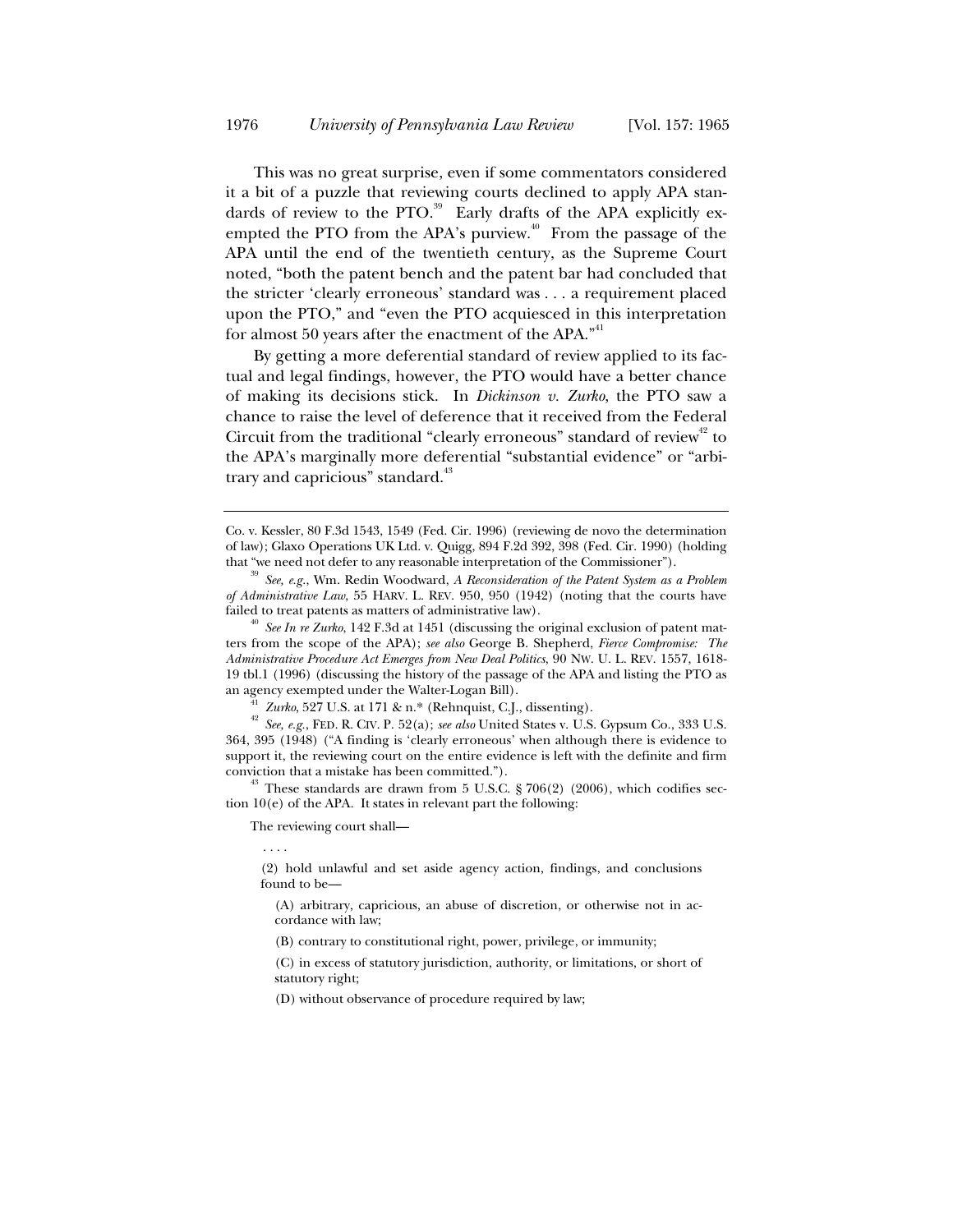In *Zurko*, a disappointed patent applicant appealed the PTO's denial of her patent application to the Federal Circuit, challenging the PTO's understanding of the prior art as clearly erroneous.<sup>44</sup> The Federal Circuit agreed, reversing the PTO's decision and applying the traditional "clearly erroneous" standard of review to the PTO's factual findings.<sup>45</sup> The PTO petitioned for a rehearing en banc on the ground that the Federal Circuit should have applied an APA-level standard of deference, which the PTO maintained would have caused the Federal Circuit to affirm the PTO's decision. Noting that "[t]he [PTO] Commissioner has campaigned aggressively" for the PTO to be granted greater deference, upon rehearing the Federal Circuit unanimously held that the APA's standards of review did not apply when the Federal Circuit reviews the PTO's findings of fact in direct appeals from the  $\text{PTO.}^{46}$ 

In a somewhat fractured reversal of the Federal Circuit, the Supreme Court held that the APA applied to the court's review of PTO findings of fact.<sup> $47$ </sup> The Court came out against anti-PTO exceptionalism, requiring that PTO decisions be treated the same as other agency rulings and stressing "the importance of maintaining a uniform approach to judicial review of administrative action."<sup>48</sup> The Court left open the question of precisely *which* APA standard to apply, however, confining itself to the question of whether the APA applied at all.<sup>49</sup> Subsequent to *Zurko*, the Federal Circuit has chosen the "substantial evidence" standard. $50$  If one is of a cynical cast of mind, this result

*Id.*

<sup>44</sup> *In re* Zurko, 111 F.3d 887, 888 (Fed. Cir. 1997), *rev'd en banc*, 142 F.3d 1447

<sup>(</sup>E) unsupported by substantial evidence in a case subject to [either the rulemaking or adjudication provisions of the APA] or otherwise reviewed on the record of an agency hearing provided by statute; or

<sup>(</sup>F) unwarranted by the facts to the extent that the facts are subject to trial de novo by the reviewing court.

<sup>(</sup>Fed. Cir. 1998), rev'd sub nom. Dickinson v. Zurko, 527 U.S. 150 (1999).<br>
<sup>45</sup> *Id.* at 889.<br>
<sup>46</sup> *In re Zurko*, 142 F.3d at 1449.<br>
<sup>47</sup> *Zurko*, 527 U.S. at 152.<br>
<sup>48</sup> *Id.* at 154; *see also id.* at 165 (stating that amici failed to explain "convincingly why direct review of the PTO's patent denials

demands a stricter fact-related review standard than is applicable to other agencies").<br><sup>49</sup> *Id.* at 158.<br><sup>50</sup> *See, e.g., In re* Gartside, 203 F.3d 1305, 1315 (Fed. Cir. 2000) (concluding that "'substantial evidence' review applies when the reviewing court must confine its review of agency factfinding to the record produced by the agency proceeding").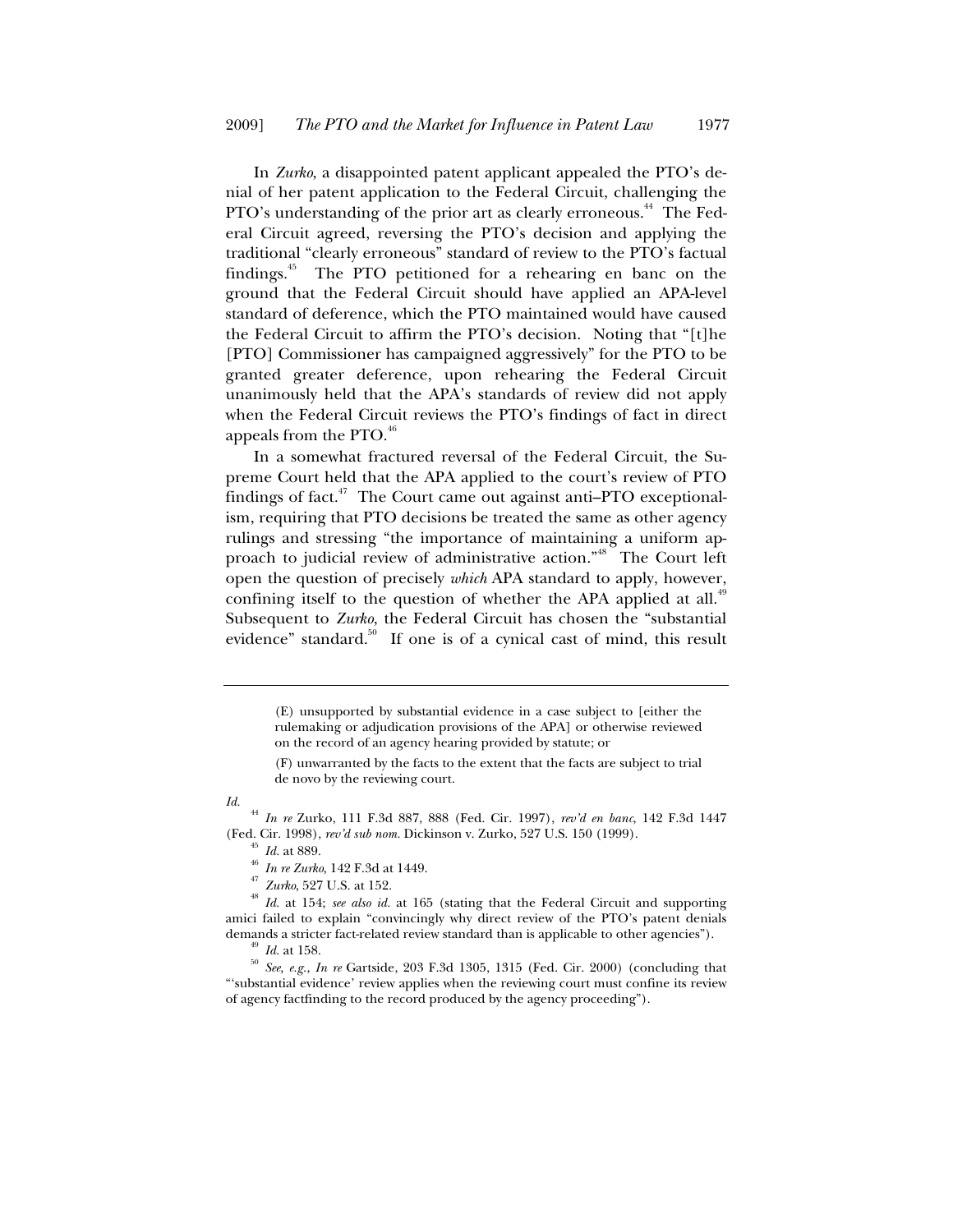should not be surprising. The "substantial evidence" standard is generally considered slightly less deferential than arbitrary and capricious review, primarily because substantial evidence review applies to formal agency proceedings and requires the agency to put its reasoning in the record.<sup>51</sup> The Federal Circuit perhaps saw the case as a zero-sum game between itself and the PTO. This would not be unusual; appellate courts are sensitive to the boundaries of power between courts and agencies and, given the choice, are loath to concede ground to the latter. $52$ 

Orin Kerr has called *Zurko*'s pondering of the level of deference to give to the PTO's factual findings "a question with more symbolic than practical importance," the results of which are not "likely to have a significant impact on the functioning of the patent system."<sup>53</sup> While it is true that the number of cases affected by the difference is small—as the Supreme Court in *Zurko* itself noted, the functional difference between an "unsupported by substantial evidence" standard and a "clearly erroneous" standard is vanishingly small $\alpha$ <sup>54</sup>—the symbolic importance of *Zurko* looms large. *Zurko* taught the PTO and the Federal Circuit alike that the PTO could take on the Federal Circuit and win. The PTO's en banc request to the Federal Circuit, its petition for certiorari to the Supreme Court, and its resulting victory heralded the first of several changes of fortune for the PTO. *Zurko* morphed from a run-of-the-mill appeal of a patent denial by the PTO into the first major PTO win in the legal battle to increase its influence vis-à-vis the Federal Circuit. Indeed, in its opinion, the Supreme Court perhaps unwittingly picked up on this dynamic, addressing (and chiding) the

<sup>51</sup> *See* Am. Paper Inst., Inc. v. Am. Elec. Power Serv. Corp., 461 U.S. 402, 412 n.7 (1983) (indicating that the "substantial evidence" standard is more rigorous than the "arbitrary and capricious" standard). In writing the majority opinion in *Zurko*, however, Justice Breyer indicated that the two standards were similar. *See* 527 U.S. at 158 (citing Association of Data Processing Service Organizations, Inc. v. Board of Governors of the Federal Reserve System, 745 F.2d 677, 683-84 (D.C. Cir. 1984), for the proposition that there is "no difference between the APA's 'arbitrary, capricious' standard and its 'sub-

stantial evidence' standard as applied to court review of agency factfinding"). 52 *See* Peter H. Schuck & E. Donald Elliott, *To the* Chevron *Station: An Empirical Study of Federal Administrative Law*, 1990 DUKE L.J. 984, 1027 & n.114 (discussing appel-

late courts' resistance to applying deferential review standards to agency decisions).<br><sup>53</sup> Kerr, *supra* note 5, at 168.<br><sup>54</sup> *See* 527 U.S. at 162-63 (noting that the difference between the "clearly erroneous" standard and the "unsupported by substantial evidence" standard is "so fine that (apart from the present case) we have failed to uncover a single instance in which a reviewing court conceded that use of one standard rather than the other would in fact have produced a different outcome").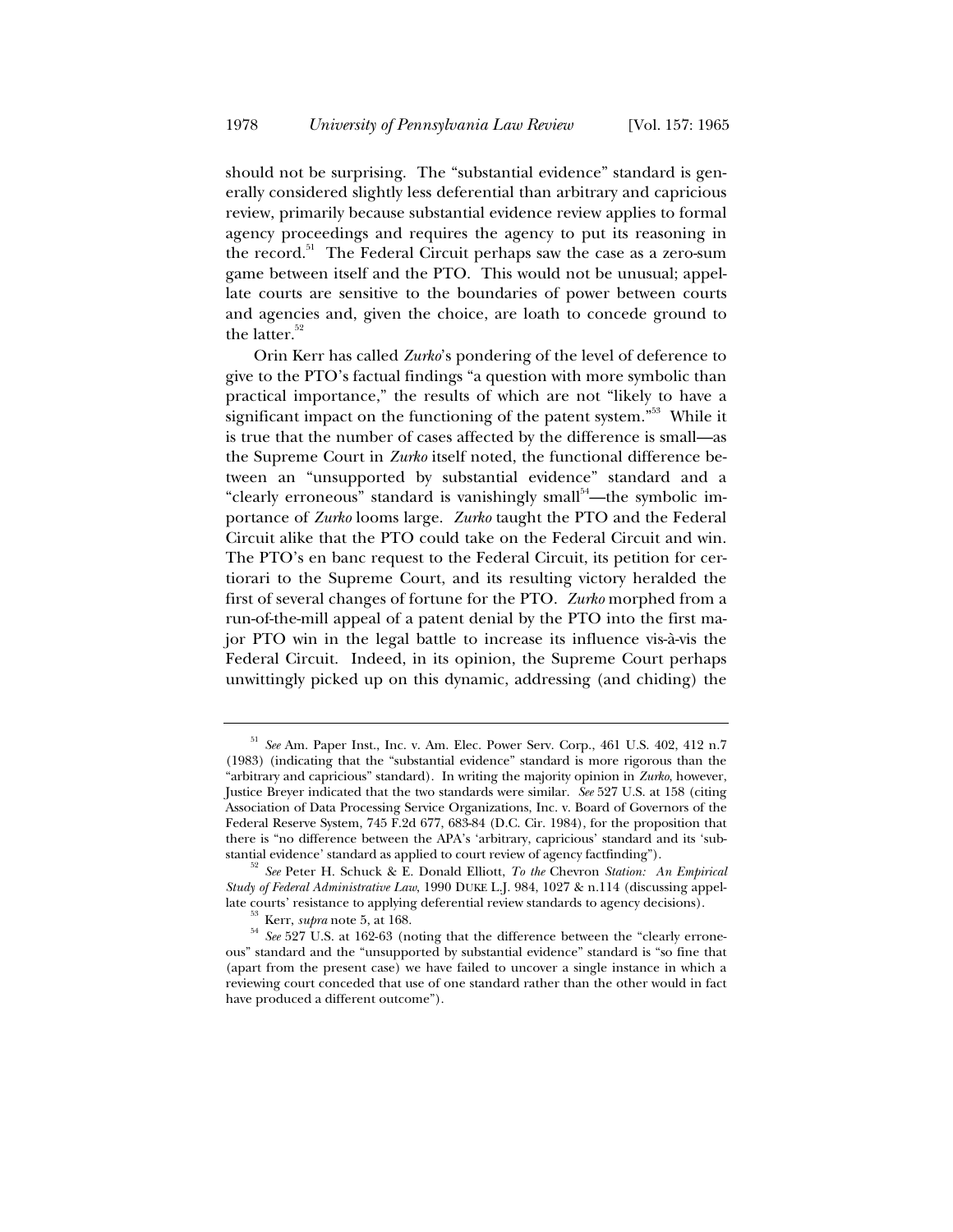Federal Circuit as if the court and its supporters, rather than Mary Zurko, were parties to the case.<sup>55</sup>

## 3. The Scope of Rulemaking Authority

After the PTO received heightened deference in *Zurko* for its factual findings, the next logical step for it was to seek to solidify and expand the scope of its rulemaking authority. First the PTO presented its case before Congress. In 2007, the PTO thanked Congress for proposing legislation, the Patent Reform Act of  $2007$ ,<sup>56</sup> that would grant it the power "to promulgate such rules, regulations and orders that the Director determines appropriate to carry out the provisions of Title 35 or any other applicable law," arguing that it "has long believed that rulemaking authority is beneficial to the patent system."<sup>57</sup> Despite passing the House of Representatives, the proposed legislation ultimately failed to be enacted, but the PTO has not given up.

The latest incarnation of the debate over the proper scope of PTO rulemaking power involves the question of when patent rules are substantive and when they are procedural. The PTO has regulatory authority to enact rules governing "the conduct of [its internal] proceedings,"58 but the line between establishing procedural rules and engaging in substantive legal determinations is not always clear. In August 2007, after a notice and comment period, the PTO announced a set of final rules<sup>59</sup> that it claimed would help streamline the patent approval process and improve its ability to examine patent applications.<sup>60</sup> Among other things, the rules limited the ability of a patent

<sup>55</sup> *See, e.g.*, *id.* at 154 ("The Federal Circuit rests its claim for an exception upon § 559."); *id.* at 164 ("Second, the [Federal] Circuit and its supporting *amici* believe that a change to APA review standards will create an anomaly."); *id.* at 165 ("Finally, the [Federal] Circuit reasons that its stricter court/court review will produce better agency factfinding.").

<sup>56</sup> *See* H.R. 1908, 110th Cong. (2007). 57 *See* Letter from John J. Sullivan, Gen. Counsel, U.S. Dep't of Commerce, to the Honorable Howard L. Berman, Chairman, Subcomm. on Courts, the Internet, and Intellectual Prop., Comm. on the Judiciary, U.S. House of Representatives 9 (May 16, 2007) (on file with author) [hereinafter Sullivan Letter] (presenting the views of the Department of Commerce and the PTO on H.R. 1908, the proposed Patent Reform

Act of 2007).<br><sup>58</sup> 35 U.S.C. § 2(b)(2)(A) (2006).<br><sup>59</sup> Changes to Practice for Continued Examination Filings, Patent Applications Containing Patentably Indistinct Claims, and Examination of Claims in Patent Applica-

tions, 72 Fed. Reg. 46,716 (Aug. 21, 2007) (codified at 37 C.F.R. pt. 1 (2008)).  $\frac{60}{100}$  *See id.* at 46,716 (explaining that the "changes will mean more effective and efficient examination for the typical applicant").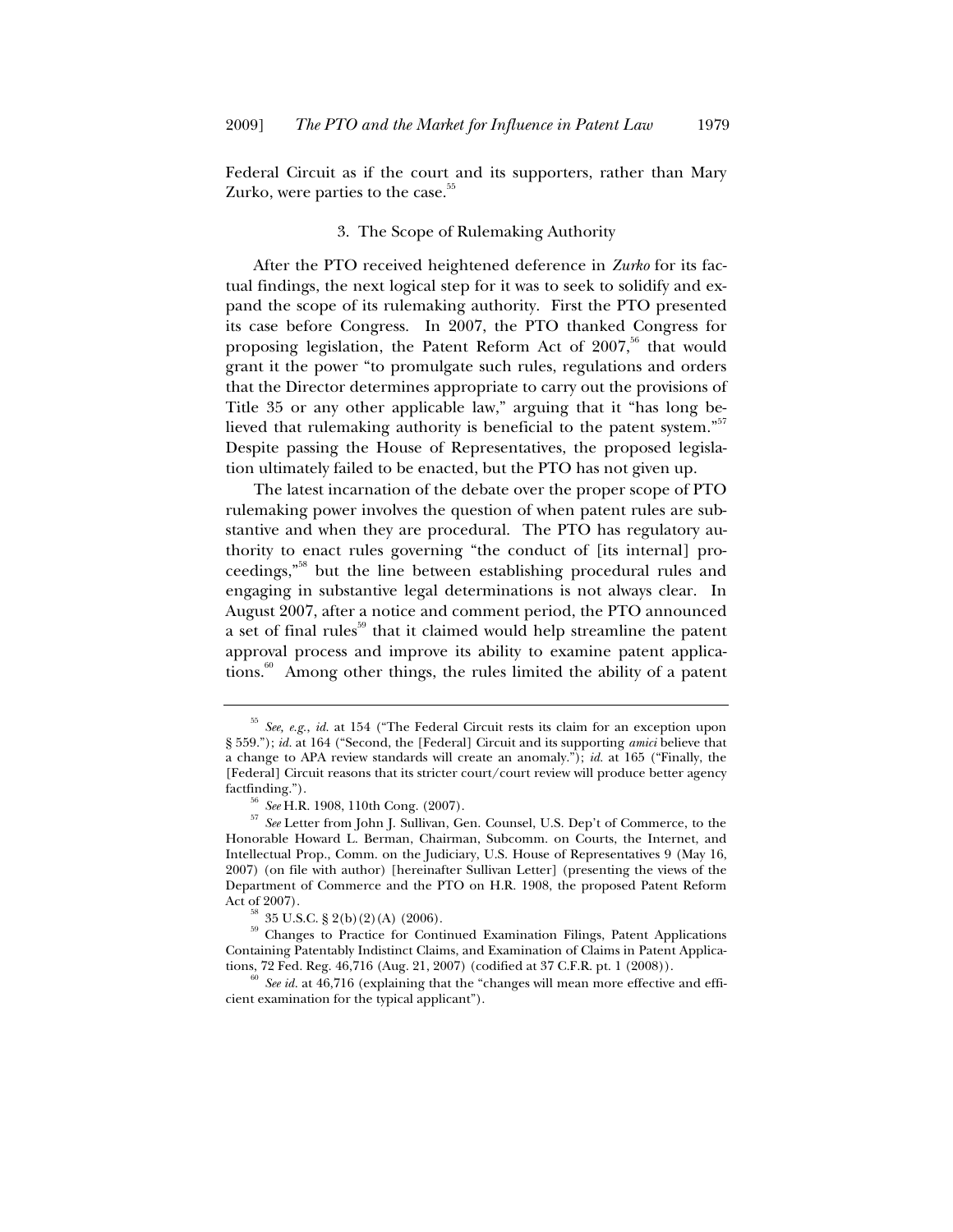applicant to file continuation or continuation-in-part applications, $61$ limited the number of claims that could be included in a patent application, $62$  and increased the burdens on applicants to disclose information about the invention. $63$  Both sets of rules were to be retroactive.<sup>64</sup> The proposed rules were challenged by parties claiming that the rules were "unlawful agency action under subsection  $706(2)$  of the APA<sup> $55$ </sup> in the United States District Court for the Eastern District of Virginia, which found that the new rules exceeded the PTO's rulemaking authority.<sup><sup>66</sup></sup>

Upon appeal, the Federal Circuit ruled in *Tafas v. Doll* that the PTO had the authority to establish regulations that "govern the conduct of proceedings in the office," that "facilitate and expedite the processing of patent applications," and that "govern the recognition and conduct of agents, attorneys, or other persons representing applicants or other parties" before it. $67$  Within these boundaries, the court stated that it would grant *Chevron* deference to the PTO's "interpretation of statutory provisions that relate to the exercise of delegated authority."68 The Federal Circuit, however, agreed with the district court that the patent statute "does not vest the USPTO with any general

<sup>61</sup> *See* 37 C.F.R. § 1.78(d)(1)(i)–(iii) (permitting an applicant, as a matter of right, to file two continuation or continuation-in-part applications, plus a single request for continued examination (RCE), after an initial application); *id.* § 1.114(f) (stating the conditions under which a petition is not necessary to request continued examination). If the applicant wanted to continue engaging in prosecution of the application, the applicant would have to petition to do so. *See id.* § 1.78(d)(1)(vi) ("A petition must be filed in such nonprovisional application that is accompanied by the fee set forth in § 1.17(f) and a showing that the amendment, argument, or evidence sought to be entered could not have been submitted during the prosecution of the prior-filed application."); *id.*  $\S 1.114(g)$  (requiring that the petition show why the "amendment, argument, or evidence . . . could not have been submitted prior to the close of prosecution

in the application").<br><sup>62</sup> *See id.* § 1.75(b)(1) (permitting an applicant to present a maximum of five independent claims or twenty-five total claims for examination unless additional infor-

mation is filed).<br><sup>63</sup> *See id.* (requiring an applicant who wants to exceed the limitations to submit an "examination support document").

<sup>&</sup>lt;sup>64</sup> See Changes to Practice for Continued Examination Filings, Patent Applications Containing Patentably Indistinct Claims, and Examination of Claims in Patent Applica-

tions, 72 Fed. Reg. at 46,716-17 (breaking down the applicability dates by section). 65 Tafas v. Dudas, 541 F. Supp. 2d 805, 808 (E.D. Va. 2008), *vacated in part sub nom.* Tafas v. Doll, 559 F.3d 1345 (Fed. Cir. 2009). 66 *Id.* at 817. 67 559 F.3d at 1351-52 (quoting 35 U.S.C. § 2(b)(2) (2006)). 68 *Id.* at 1354.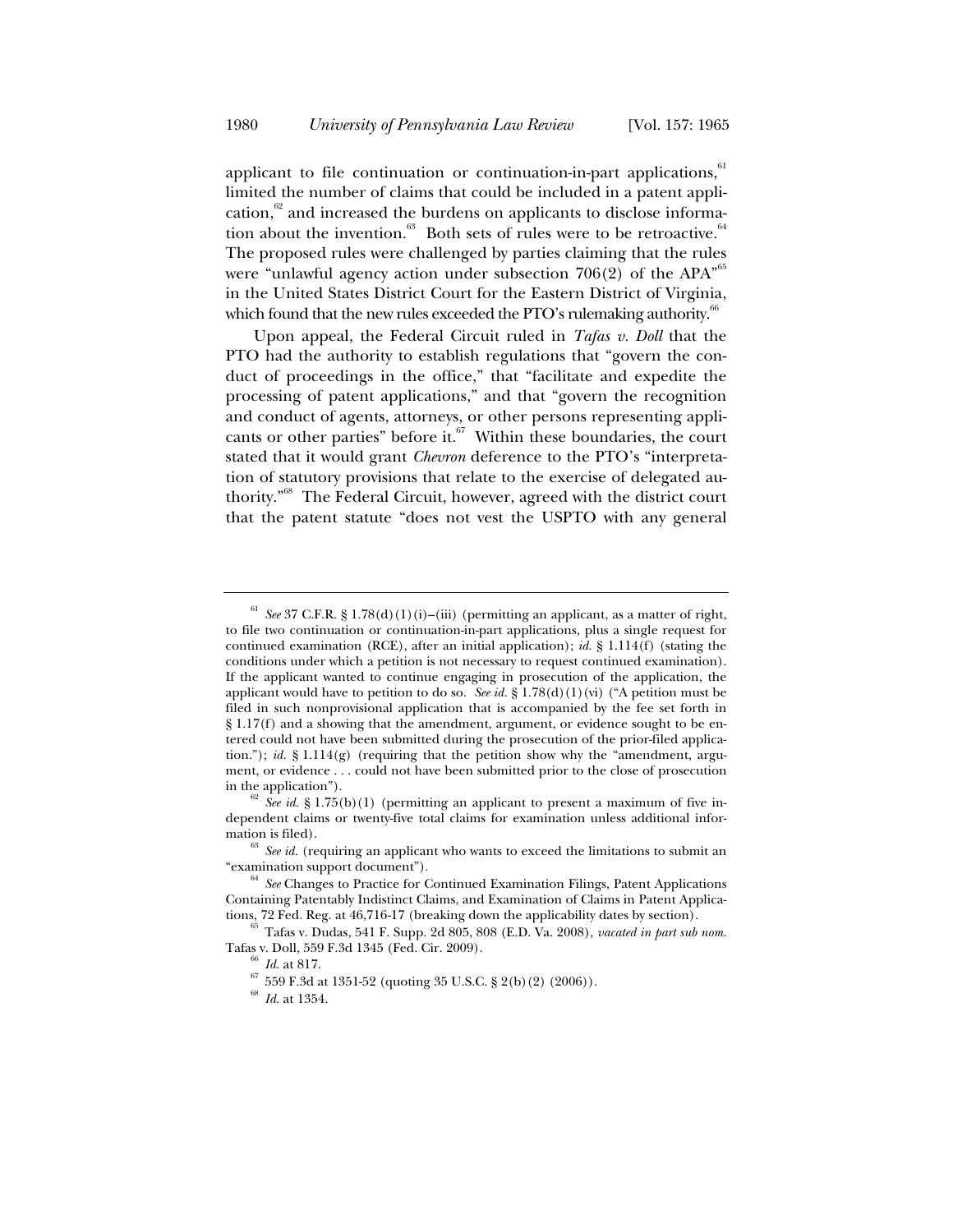substantive rulemaking power,"<sup>69</sup> stating that such a principle was "amply supported by our precedent."<sup>70</sup>

To determine whether the Final Rules were substantive or procedural, the Federal Circuit chose to follow *JEM Broadcasting Co. v. FCC.*  $^{\text{71}}$ In *JEM*, the D.C. Circuit found new rules to be procedural because they did not "foreclose effective opportunity to make one's case on the merits."<sup>72</sup> Under the *JEM* framework, the Federal Circuit concluded, the PTO's Final Rules did not "'foreclose effective opportunity' to present patent applications for examination"—they only required applicants to exert more efforts to comply.<sup>73</sup> Although it found the Final Rules in *Tafas* to be procedural, the Federal Circuit left the door open for future challenges to PTO-proposed rules, stating that "an agency's determination of the scope of its own authority is not entitled to *Chevron* deference."<sup>74</sup>

The PTO spun the outcome in *Tafas* as a victory, stating that it was "pleased that the United States Court of Appeals for the Federal Circuit confirmed that the Final Rules are within the agency's rulemaking authority and that the rules regarding requests for continued examination, claims, and examination support documents are consistent with the law."<sup>75</sup>

*Tafas* represents an expansion in power for the PTO in some ways, but the result is not as favorable as the PTO wanted. Most obviously, one of the four rules proposed by the PTO was struck down by the Federal Circuit, even though it was procedural, because it "attempt[ed] to add an additional requirement [for filing third and subsequent continuation applications]—that the application not contain amendments, arguments, or evidence that could have been submitted earlier—that is foreclosed by the statute."<sup>76</sup> Despite being urged by the PTO and several amici to give the PTO deference on its interpretation of the statute, the Federal Circuit declined to do so. More sub-

<sup>&</sup>lt;sup>69</sup> *Id.* at 1352 (quoting *Tafas*, 541 F. Supp. 2d at 811).<br><sup>71</sup> *Id.* 22 F.3d 320 (D.C. Cir. 1994).<br><sup>72</sup> *Id.* at 327-28 (quoting Lamoille Valley R.R. Co. v. Interstate Commerce

Comm'n, 711 F.2d 295, 328 (D.C. Cir. 1983)).<br>
<sup>73</sup> *Tafas*, 559 F.3d at 1356 (quoting *JEM*, 22 F.3d at 328).<br>
<sup>74</sup> *Id.* at 1353.<br>
<sup>75</sup> *See* Paul Devinsky & Nathaniel McQueen, Tafas v. Doll: *Patent Rules Given New Life by Federal Circuit*, MONDAQ, Mar. 30, 2009, http://www.mondaq.com/article.asp? articleid=76908 (quoting a PTO press release). 76 *Tafas*, 559 F.3d at 1360.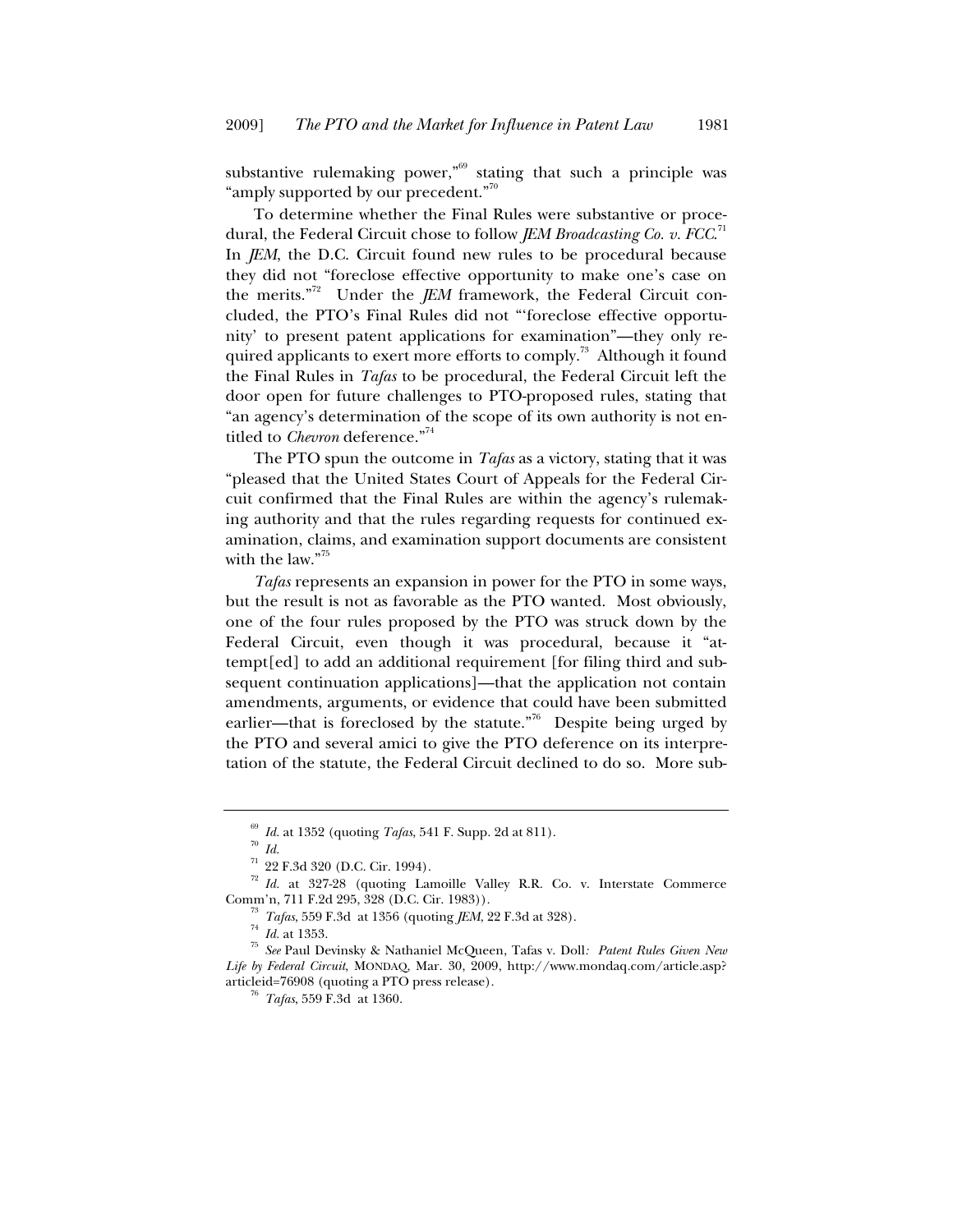tly, the framework used by the Federal Circuit to determine whether future PTO-proposed rules are procedural or substantive continues to allow the court to oversee the PTO. By announcing that the PTO did not have the ability to determine the scope of its own authority—a view about which the Federal Circuit admitted that "the majority of the Supreme Court has not yet spoken"—the court left the door open for future refusals to grant deference to PTO rulemaking.<sup>77</sup> In the long run, the significance of the PTO's gains under *Tafas*, like those under *Zurko,* may be more symbolic than substantive.

Some commentators have advocated in favor of expanding the scope of PTO rulemaking authority, proposing that the Federal Circuit ought to review the PTO's interpretations of the Patent Act using the framework set forth in *Chevron* for questions of law and mixed questions of law and fact.78 Under a broad reading of *Chevron*, the PTO would assume the primary responsibility for interpreting the Patent Act when the statutory term at issue is ambiguous or the Act is silent regarding its meaning—an interpretive role traditionally reserved for the Federal Circuit as an Article III court.<sup>79</sup> This would, at least in theory, constitute a shift in power from the Federal Circuit to the PTO. Whether this would actually constitute a shift in power is a different matter.<sup>80</sup>

Many of the most important provisions of the Patent Act are fraught with textual ambiguity. Words such as "nonobvious," "used," "process"—and for the epistemologically minded, "known"—appear

*Id.* at 1353.<br>See, e.g., Craig Allen Nard, *Deference, Defiance, and the Useful Arts*, 56 OHIO ST. L.J. 1415, 1423 (1995) (arguing for heightened deference on the part of the Federal Circuit to the PTO to produce an "optimal balance of interpretive power"); Arti Rai, *Addressing the Patent Gold Rush: The Role of Deference to PTO Patent Denials*, 2 WASH. U. J.L. & POL'Y 199, 221-26 (2000) (promoting application of the *Chevron* standard to the "cen-

<sup>&</sup>lt;sup>9</sup> See Chevron U.S.A. Inc. v. Natural Res. Def. Council, 467 U.S. 837, 843 n.9 (1984) ("The judiciary is the final authority on issues of statutory construction and

<sup>&</sup>lt;sup>80</sup> Some commentators think that *Chevron*'s impact is not all it has been cracked up to be. *See, e.g.*, William N. Eskridge, Jr. & Lauren E. Baer, *The Continuum of Deference: Supreme Court Treatment of Agency Statutory Interpretations from* Chevron *to* Hamdan, 96 GEO. L.J. 1083, 1090 (2008) ("[W]e conclude there has not been a *Chevron* 'revolution' at the Supreme Court level."); Thomas W. Merrill, *Judicial Deference to Executive Precedent*, 101 YALE L.J. 969, 990 (1992) (arguing that the impact of *Chevron* has been overstated and that "post-*Chevron* decisions explicating the meaning of *Chevron* reveal much that calls into question the Court's fidelity to the doctrine").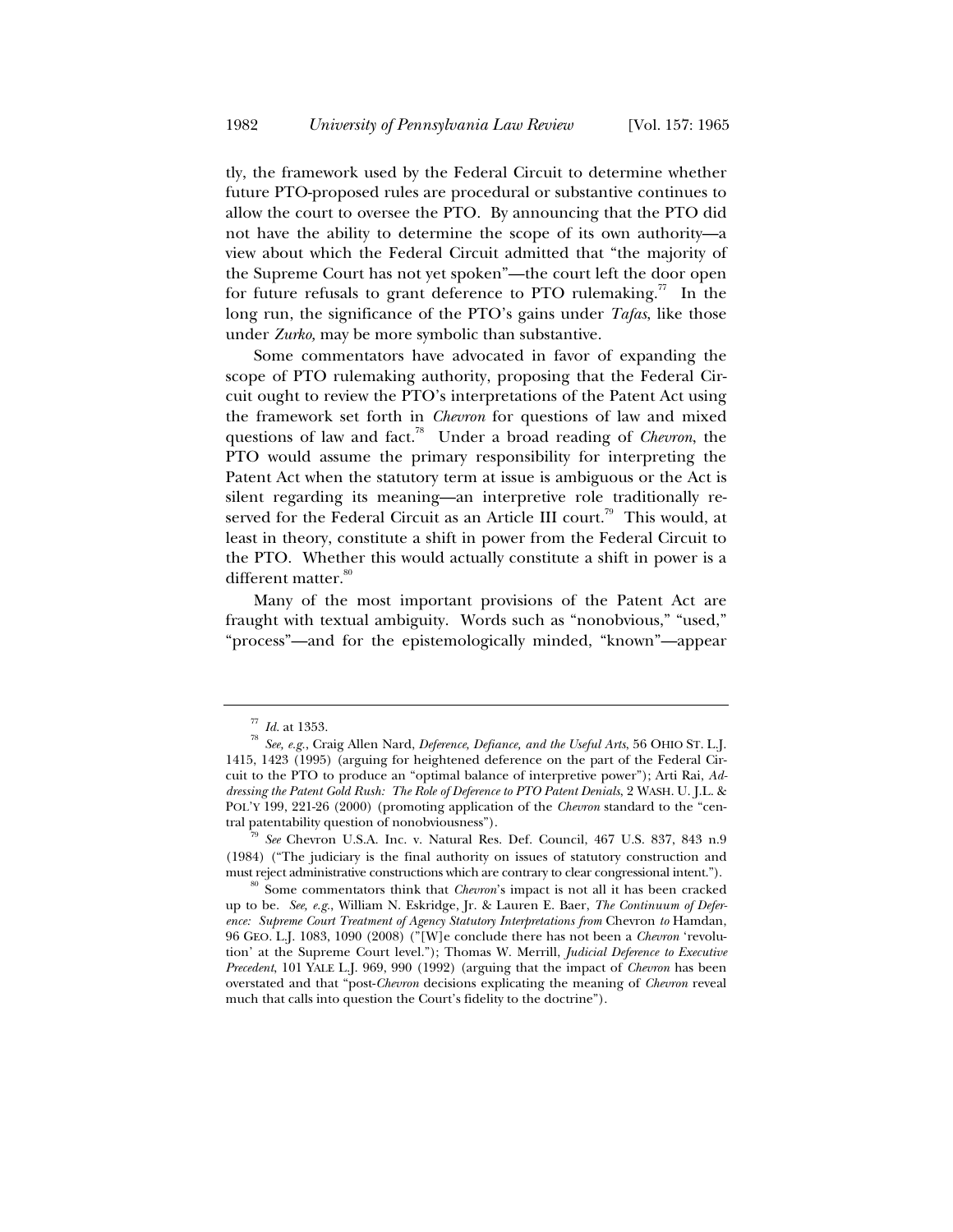throughout the Patent Act. $81$  Congress quite notably spoke directly to few questions of patent law when it wrote the Patent Act in  $1952$ .<sup>82</sup> In the absence of such direction, *Chevron* would give the PTO potentially broad power to interpret the Patent Act.<sup>83</sup> For example, the PTO could raise or lower the threshold at which an invention is declared obvious by altering its definition of the word "obvious" or by redefining the word "process" to declare subject matter off limits.

Not surprisingly, the Federal Circuit has resisted this notion, not just in *Tafas* but elsewhere, commenting that the PTO "does not earn *Chevron* deference on questions of substantive patent law."<sup>84</sup> As the court has explained, "the broadest of the PTO's rulemaking powers . . . authorizes the Commissioner to promulgate regulations directed only to 'the conduct of proceedings in the [PTO]'; it does NOT grant the Commissioner the authority to issue substantive rules," and since "Congress has not vested the Commissioner with any general substantive rulemaking power . . . . the rule of controlling deference set forth in *Chevron* does not apply."<sup>85</sup> Such resistance on the part of the Federal Circuit to applying *Chevron* to PTO patent decisions does not apply to other administrative bodies—including the trademark side of the PTO—that come before the court.<sup>86</sup> As Craig Nard notes, Federal Circuit panel majorities have not just cited *Chevron* but have applied it to many other adjudicative bodies, including the International Trade Commission, the Merit Systems Protection Board, the Court of Federal Claims, the Board of Contract Appeals, the Court of Veterans Appeals, and the International Trade Administration.<sup>87</sup>

<sup>&</sup>lt;sup>81</sup> *See, e.g.*, 35 U.S.C. § 102 (2006) ("A person shall be entitled to a patent unless— (a) the invention was known or used by others in this country . . . ."); *id.*  $\S 103(b)(1)$ (providing the circumstances under which "a biotechnological process . . . shall be

considered nonobvious").<br><sup>82</sup> Giles S. Rich and Pat Federico were the actual drafters of the Patent Act. *See*<br>Giles S. Rich, *Why and How Section 103 Came To Be*, 14 FED. CIR. B.J. 181., 181-82 (2004).

See 467 U.S. at 843 (asserting that "if the statute is silent or ambiguous with respect to the specific issue, the question for the court is whether the agency's answer is based on a permissible construction of the statute").

<sup>&</sup>lt;sup>84</sup> Brand v. Miller, 487 F.3d 862, 869 n.3 (Fed. Cir. 2007).<br><sup>85</sup> Merck & Co. v. Kessler, 80 F.3d 1543, 1549-50 (Fed. Cir. 1996) (quoting Animal<br>Legal Def. Fund v. Quigg, 932 F.2d 920, 930 (Fed. Cir. 1991)).

See, e.g., Eastman Kodak Co. v. Bell & Howell Document Mgmt. Prods. Co., 994 F.2d 1569, 1571-72 (Fed. Cir. 1993) (applying the *Chevron* test to the PTO's construc-

<sup>&</sup>lt;sup>87</sup> Nard, *supra* note 78, at 1432-33.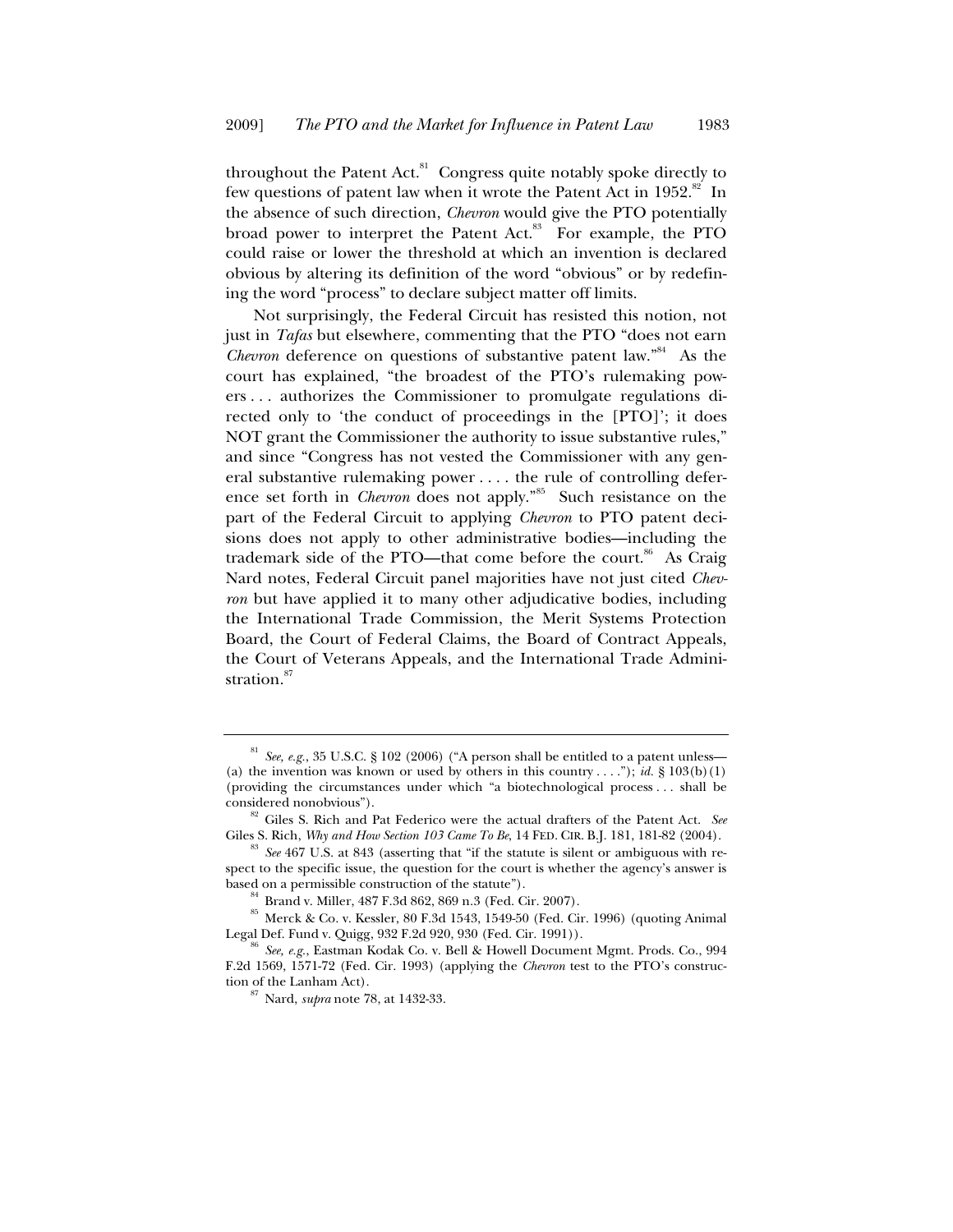#### B. *Funding*

The PTO has not just been active in the legal arena in its attempts to expand its influence. It has also been working hard on the financial and public relations fronts to gain more control over, and expand, its budget. We should not be surprised that the PTO would be trying to expand its budget: funding is important to the life and influence of any agency.<sup>88</sup> We don't often think of regulatory institutions as appealing to their constituencies—indeed, agency entanglement with the community it is supposed to regulate is usually portrayed in the literature as being more of a demand-side initiative but inviting capture is precisely what the PTO did in the 1990s, taking its appeals directly to the regulated community.<sup>89</sup>

After a series of legislative provisions throughout the 1990s allowed Congress to use the PTO as a revenue generator, one of the top-priority items for the PTO became gaining more control over its budget. In 1990, Congress passed the Omnibus Budget Reconciliation Act (OBRA), $90$ <sup>0</sup> which, among other things, required the PTO to fund its operations through fees that it collected from its users. $91$  In addition, from fiscal year (FY) 1991 to FY 1999, $92$  OBRA imposed a sixty-nine percent surcharge on top of both patent application and issuance fees. $93$  Fees collected from users were "available [to the PTO] until expended," whereas surcharge revenue was not. $94$  As a result, the

<sup>88</sup> *See, e.g.*, WILLIAM A. NISKANEN, JR., BUREAUCRACY AND REPRESENTATIVE GOV-ERNMENT 81 (1971) (hypothesizing that agencies attempt to maximize the size of their budgets).<br><sup>89</sup> Let me reiterate that the PTO is not truly a regulatory institution in the sense

that the EPA, for example, is a regulatory institution. *See* Kerr, *supra* note 5 and accompanying text. <sup>90</sup> Pub. L. No. 101-508, 104 Stat. 1388 (1990).<br><sup>91</sup> *See, e.g.*, H.R. REP. NO. 102-382, at 7-8 (1991), *reprinted in* 1991 U.S.C.C.A.N.

<sup>1320, 1322-23 (</sup>noting the drastic fee increase imposed by OBRA); H.R. REP. NO. 101- 881, at 159 (1990), *reprinted in* 1990 U.S.C.C.A.N. 2017, 2167 ("The purpose of this title is to make the Patent and Trademark Office self-sufficient by imposing a surcharge on user fees . . . ."). An exception is PTO employee benefits, which are administered by the Office of Personnel Management. *See* H.R. REP. NO. 101-881, at 162 (1990), *reprinted in* 1990 U.S.C.C.A.N. 2017, 2170 (noting that fees will be credited to PTO salaries and expense accounts). 92 The federal government's fiscal year runs from October 1 to September 30. Fiscal

year 2001, for example, covers the period from October 1, 2000 to September 30, 2001.<br><sup>93</sup> § 10101(a), 104 Stat. at 1388-391 (codified at 35 U.S.C. 41 note (2006)).<br><sup>94</sup> Consolidated Appropriations Act, 2004, Pub. L. No. 1

Starting in FY 1992, Congress withheld surcharge revenue from PTO appropriations and used that revenue for other programs.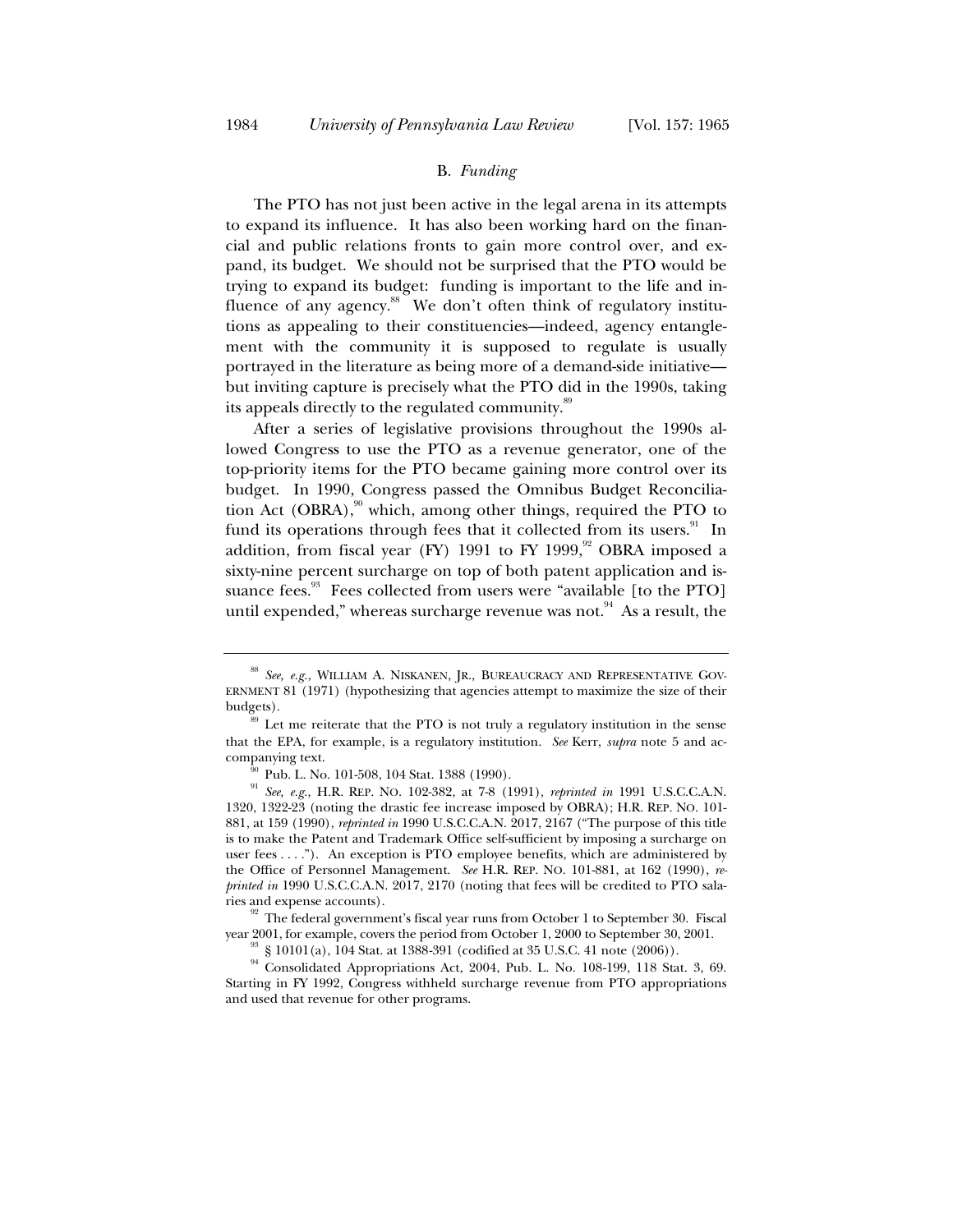PTO became entirely self-funded, with Congress taking its cut of the money that the PTO raised.

In 1993, the year Bruce Lehman became Commissioner of the PTO, the Office began sending glossy informational brochures about itself to patent prosecutors, law firms, and firms in the technological community. $95$  The first such publication was given the rather dull title of "Annual Report," but the brochures quickly became more overtly promotional. Starting the following year, the brochures began referring to inventors as "customers."96 They stated that the PTO's mission was to "help our customers get patents"<sup>97</sup> and to "ensure strong intellectual property protection for all Americans."<sup>98</sup> The PTO announced that it could serve its "customers" better if only it had a bigger budget, more office space, more control over its internal operations, executive branch agency status, and other items it identified on its wish list.<sup>99</sup> At the same time, the PTO declared that one of its goals was to come to "play a leadership role in intellectual property rights policy"<sup>100</sup> and to achieve "greater partnering with industry."<sup>101</sup>

The Washington, D.C. policy community took notice quickly. Previously, the PTO had been an unfashionable backwater, a bureau of the Department of Commerce that was perpetually underfunded,

<sup>95</sup> *See* U.S. PATENT & TRADEMARK OFFICE, ASSISTANT SECRETARY OF COMMERCE AND COMMISSIONER OF PATENTS AND TRADEMARKS: ANNUAL REPORT, FISCAL YEAR 1993 [hereinafter 1993 REPORT].

 $^{96}\,$  See U.S. PATENT & TRADEMARK OFFICE, WORKING FOR OUR CUSTOMERS: A PATENT AND TRADEMARK OFFICE REVIEW, FISCAL YEAR 1994 *passim* [hereinafter 1994 REPORT].

 $^{97}$ U.S. PATENT & TRADEMARK OFFICE, A PATENT AND TRADEMARK OFFICE REVIEW: CREATING A PATENT AND TRADEMARK SYSTEM FOR THE 21ST CENTURY, FISCAL YEAR 1997, at 8 [hereinafter 1997 REPORT].

<sup>98</sup> 1994 REPORT, *supra* note 96, at 1. One wonders about non-U.S. residents, who at that time filed almost half of all patent applications. *See id.* at 63 tbl.2, 67 tbl.11 (showing that non-U.S. residents filed 83,920 out of 201,554 patent applications, or 41.6%, in 1994); *see also* 1997 REPORT, *supra* note 97, at 85, 89 (showing that non-U.S. residents filed 102,249 out of 237,045 patent applications, or 43.1%, in 1997).<br><sup>99</sup> *See, e.g.*, U.S. PATENT & TRADEMARK OFFICE, SETTING THE COURSE FOR OUR FU-

TURE: APATENT AND TRADEMARK OFFICE REVIEW, FISCAL YEAR 1995, at 36 [hereinafter 1995 REPORT] (listing "long-term space needs, restrictions in the number of PTO employees, and continued diversion of funds by Congress" as "critical areas for financial

and management improvement"). 100 1997 REPORT, *supra* note 97, at 6; 1995 REPORT, *supra* note 99, at 5, 11-12; *see also* 1994 REPORT, *supra* note 96, at 1 ("[T]he PTO seeks to play a leadership role in . . . develop[ing] . . . strong intellectual property protection.").<br><sup>101</sup> *See, e.g.*, U.S. PATENT & TRADEMARK OFFICE, IDEAS THAT BECOME VALUABLE IN-

NOVATIONS: APATENT AND TRADEMARK OFFICE REVIEW, FISCAL YEAR 1998, http:// www.uspto.gov/go/com/annual/1998/a98r-toc.htm/ (last visited Apr. 15, 2009) (follow "Patents" or follow "Innovators and Innovations").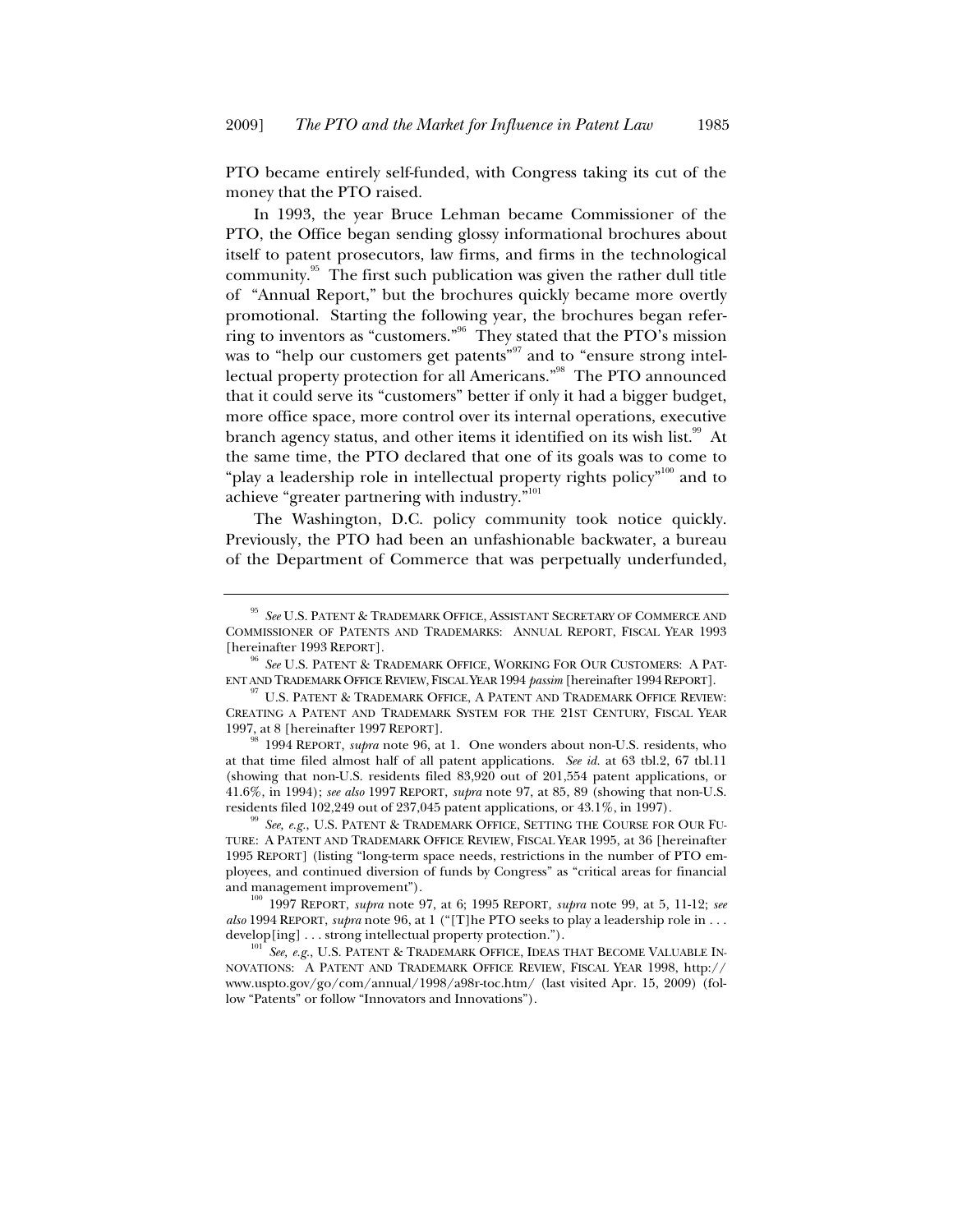understaffed, and overlooked. That began to change. As early as 1994, *The National Law Journal* named Lehman "Lawyer of the Year," stating that he "has brought his job—and U.S. intellectual property policy—to an unprecedented level of importance."<sup>102</sup>

The PTO's financial position steadily improved as various interest groups began to take up the cause of the PTO. Figure 1 shows the amounts of PTO funding, along with PTO's workload, from 1976 onward. As can be seen from the figure, the increase in the PTO's annual budget allocation has steadily outstripped the increase in the number of patents filed and has greatly outstripped the increase in the number of patents issued.<sup>103</sup> Part of this is due to the PTO's internal operations becoming more computerized and technologically driven. Even taking this into account, the increase in the budget has been notable.

Funding issues have continued to be a hot-button topic. The PTO has tried to use soft rhetoric in its communications with the inventive community. Rather than call the money it charged patent applicants "fees," the PTO came to refer to them as "Revenues from Sales of Goods and Services to the Public,"<sup>104</sup> and, later, "Earned Revenue."<sup>105</sup> When the OBRA provisions sunsetted in FY 1999, Congress began limiting the amount of patent fees that the PTO was authorized to spend each year,  $106$  a practice referred to by the patent community as "fee diversion." In addition, that same year Congress approved "rescissions" of the PTO's authority to spend some of the patent fees it charged, instead skimming off the revenues and using them to fund other items in the federal budget.<sup>107</sup> Over the next several years, the inventive

<sup>&</sup>lt;sup>102</sup> *Lawyer of the Year: Bruce Lehman: Reinventing the Patent Office*, NAT'L L.J., Dec. 26, 1994, at C10.

<sup>&</sup>lt;sup>103</sup> Note that this funding is for the PTO as a whole, including the Trademark Office.<br><sup>104</sup> See, e.g., 1995 REPORT, *supra* note 99, at 50.<br><sup>105</sup> See, e.g., U.S. PATENT & TRADEMARK OFFICE, PERFORMANCE AND ACCOUNTABIL-ITY REPORT FOR FISCAL YEAR 2002, at 50. 106 *See, e.g.*, United States Patent and Trademark Office Reauthorization Act, Fiscal

Year 1999, Pub. L. No. 105-358, sec. 3(b), 112 Stat. 3272, 3273-74 (1998) (codified as

 $107$  The rescinded money was used for such purposes as deficit reduction, *see* Omnibus Consolidated and Emergency Supplemental Appropriations Act, 1999, Pub. L. No. 105-277, 112 Stat. 2681 (1998), subsidies to the steel, coal, and oil industries, *see* Emergency Oil and Gas Guaranteed Loan Program Act, Pub. L. No. 106-51, § 202(a), 113 Stat. 252, 258, appropriations for homeland security programs, *see* 2002 Supplemental Appropriations Act for Further Recovery From and Response to Terrorist Attacks on the United States, Pub. L. No. 107-206, § 1403(a), 116 Stat. 820, 898, and a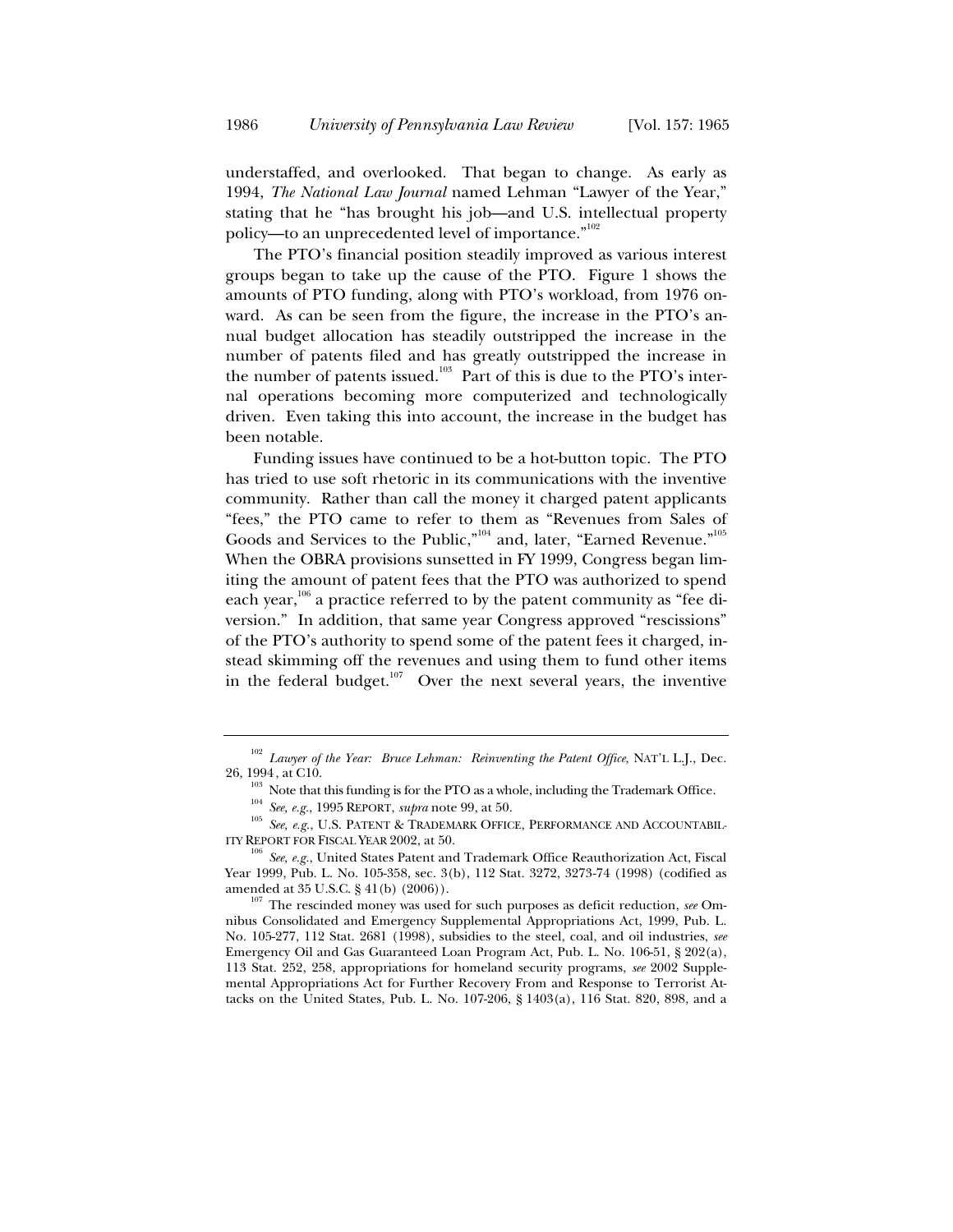community came to support the PTO as it advocated hard to end fee diversion.<sup>108</sup> The combination of the PTO and the inventive community lobbying has succeeded in convincing Congress each year since 2005 to refrain from diverting fees for that year.

Notable gains to the PTO came not just in the form of an increasing budget, but also in its internal organization and ability to control its finances. In 2000, the PTO became an executive branch agency and the position of head of the PTO was elevated from mere commissioner to "Under Secretary of the Department of Commerce for Intellectual Property and Director of the United States Patent and Trademark Office."<sup>109</sup> In 2004, the PTO moved into the new campus built for it in Alexandria, Virginia, almost doubling the amount of space allocated to it relative to its previous location.<sup>110</sup> In the 2009 fiscal year, the Senate funded the PTO at \$2.075 billion. $111$  For the fourth year in a row, the PTO was allowed to keep the money it charged users.<sup>112</sup> In short, there is nothing on the PTO's wish list from the mid-1990s that it has not received a decade later.

Much of the credit for these benefits can be laid directly at the feet of various interest groups that have lobbied on behalf of increasing the PTO's budget and ending fee diversion: the American Bar Association, the American Intellectual Property Law Association, Amgen, the Biotechnology Industry Organization (BIO), the Intellectual Property Owners Association (IPO), Microsoft Corporation, the National Association of Manufacturers (NAM), the National Research Council, and the U.S. Chamber of Commerce, to name a few.

variety of federal programs, *e.g.*, District of Columbia Appropriations Act, 2000, Pub. L.

No. 106-113, app. E § 301(a), 113 Stat. 1501, 1501A-303 (1999).<br><sup>108</sup> *See, e.g.*, Press Release, Am. Bar Ass'n, PTO Fee Diversion Costs Jobs: Bar, Industry United Against Diversion (Apr. 2003), *available at* http://www.abanet.org/ intelprop/feediversion.pdf ("All of the major bar association groups in the IP arena, and the clients they represent, stand united: *PTO fee diversion must come to an end*.").

<sup>109</sup> *See* AIPA, Pub. L. No. 106-113, sec. 4713, 113 Stat. 1501A-552, 1501A-575 (1999)

<sup>(</sup>codified as amended at 35 U.S.C. § 3). 110 U.S. PATENT & TRADEMARK OFFICE, PERFORMANCE AND ACCOUNTABILITY RE-PORT FOR FISCAL YEAR 2004, at 12 [hereinafter 2004 REPORT].

<sup>111</sup> *See* WILLIAM J. KROUSE & EDWARD VINCENT MURPHY, CONG. RES. SERV., CRS RE-PORT FOR CONGRESS, COMMERCE, JUSTICE, SCIENCE AND RELATED AGENCIES: FY 2009 APPROPRIATIONS 21 (2008), *available at* http://ncseonline.org/NLE/CRSreports/ 08Aug/RL34540.pdf.<br><sup>112</sup> *See Hatch Draws Attention to PTO Diversion with Amendment*, CONGRESSDAILY, Mar.

<sup>17, 2008,</sup> http://www.nationaljournal.com/congressdaily/dj\_20080317\_9.php.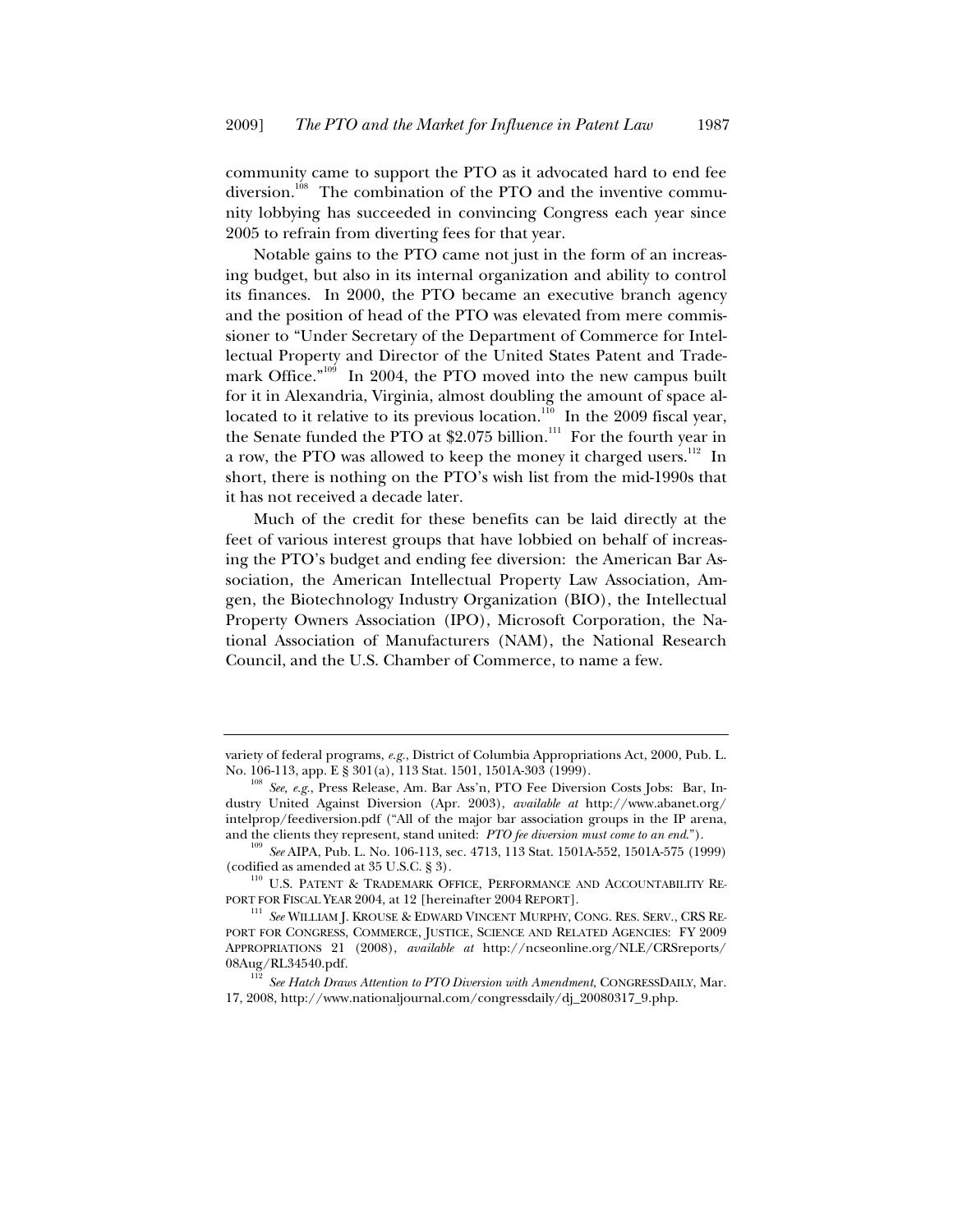Having proven itself eager "to address issues raised by intellectual property stakeholders,"<sup>113</sup> the PTO has basked in the appreciation of the inventive community. The PTO has noted that "[o]ur patent customers told us: 'I am pleased with the customer approach to processing patent applications as opposed to the previous, sometimes adversarial approach.' [And] '[e]xaminers seem flexible and interested in working with applicants to allow patentable subject matter to grant.'"<sup>114</sup> The PTO has declared new subject matter benefiting sectors that supported it to be patent-eligible (thereby also increasing the fees it can gather) and established and further solidified internal procedures that make granting patents, rather than denying them, the default rule.<sup>115</sup>

The PTO has become bolder and bolder over the past decade, to the point where it is getting more aggressive and litigious in attempting to get what it wants. I predict that the PTO will continue to attempt to increase its market share as a supplier of legal rules. This does not necessarily mean that the PTO will always attempt to strengthen patent protection or broaden the scope of patent-eligible subject matter, however. As the PTO itself has recognized, it can get support from the inventive community, or at least deflect some criticism, by making the process of getting patents more rigorous. Some commentators have said of the changes to the PTO's budgetary rules and of the PTO's attempts to become financially self-sufficient: "It is now apparent that these seemingly mundane procedural changes, taken together, have resulted in the most profound changes in U.S. patent policy and practice since 1836."<sup>116</sup>

#### III. THE UPSHOT

While we often think of agency entanglement with the constituency it is supposed to regulate as an unalloyed bad, there are some

 $^{113}$  U.S. PATENT & TRADEMARK OFFICE, FISCAL YEAR 2006 PRESIDENT'S BUDGET RE-QUEST 21 (describing the *21st Century Strategic Plan* as "a multi-year plan that identifies critical tasks designed to provide the USPTO and external stakeholders with a long-

term vision of agency goals, potential funding levels, and planned outcomes").<br><sup>114</sup> Q. Todd Dickinson, *Commissioner's Page*, PTO TODAY (USPTO), Jan. 2000, at 2,<br>5, http://www.uspto.gov/web/offices/ac/ahrpa/opa/ptotoday/p

<sup>5</sup>ee John R. Thomas, *Collusion and Collective Action in the Patent System: A Proposal for Patent Bounties*, 2001 U. ILL. L. REV. 305, 324-25 (noting that the method of calculating disposal of applications and the requirement to indicate reasons for rejections en-

 $^{116}$  JAFFE & LERNER, *supra* note 12, at 2.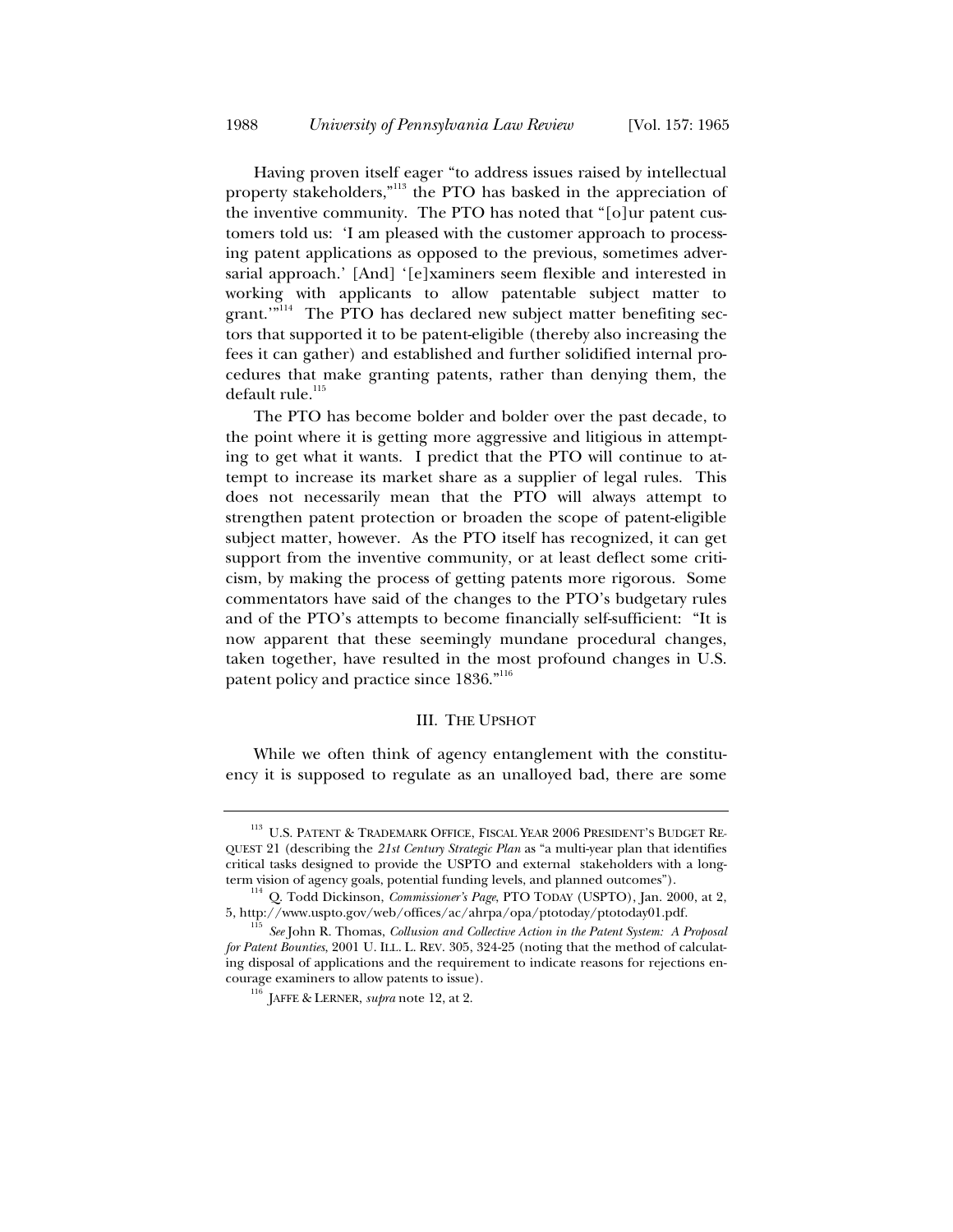benefits that have come out of the PTO's attempts to increase its influence. The PTO's attempts to appeal to the inventive community have resulted in more resources being funneled to the PTO, more airtime being given to some of the problems that plague the PTO, and more rigorous debate about the faults and flaws of the patent system. At the same time, there are dangers to the PTO's expanded power. In this Part, I discuss a few of the benefits and concerns surrounding an expanded sphere of influence for the PTO.

#### A. *Transparency*

Accusations that the PTO is behaving self-interestedly are nothing new. Within a few years of the PTO's creation by the Jackson administration in  $1836$ ,<sup>117</sup> U.S. Congressman Thomas W. Gilmer accused the then-Patent Office, among other entities, of obstructing Congress's attempts to determine how the Patent Office might reduce its own expenditures.<sup>118</sup> What is new is the PTO's appeal to the inventive community in its quest to expand its role in the market for influence.<sup>119</sup>

We can think of the PTO's annual reports as an attempt to improve rapport with the inventive community. One of the explicit functions of the reports is to demonstrate that the PTO sees itself as sympathetic to the concerns of the inventive community. As the PTO itself has said of one of the communications it sent to the patent community: "The *21st Century Strategic Plan* is a five-year plan that identifies critical tasks designed to provide the USPTO and external stakeholders with a long-term vision of agency goals, potential funding levels, and planned outcomes."<sup>120</sup> It also described the same document as having been created "in order to address issues raised by intellectual property stakeholders."<sup>121</sup> One of the advantages of the publication of such information is that it functions as a form of informative, and not entirely cheap, speech. The reports transmit in-

<sup>117</sup> *See* Patent Act of 1836, ch. 357, 5 Stat. 117 (establishing the Patent Office, the

predecessor of the PTO).<br><sup>118</sup> *See* Jerry L. Mashaw, *Administration and "The Democracy": Administrative Law from Jackson to Lincoln, 1829–1861*, 117 YALE L.J. 1568, 1669 (2008) (stating that "Congress

was, as always, suspicious that administrators were wasting government money"). One of the first discussions of agency capture can be found in MARVER H. BERNSTEIN, REGULATING BUSINESS BY INDEPENDENT COMMISSION 3-4, 90, 284 (1955). Bernstein argued that in the later part of an agency's life cycle, the agency often becomes closely entangled with the industry it is supposed to regulate.<br><sup>120</sup> 2004 REPORT, *supra* note 110, at 51.  $I_d$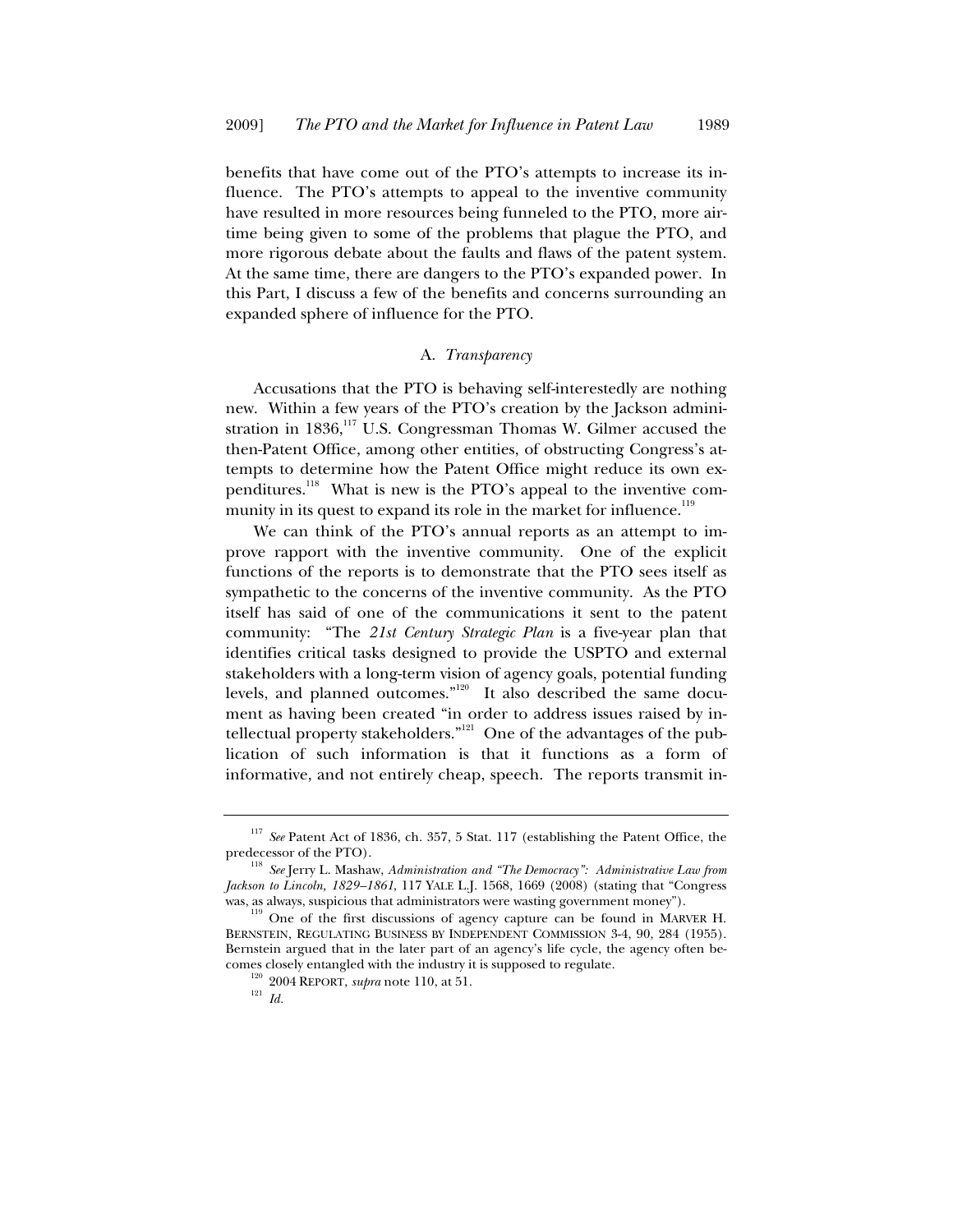formation about the PTO's positions on a variety of important patent policy, legal, and financial matters. Much of the information conveyed in the reports is subject to external verification. The PTO has become much more forthcoming about information pertaining to its internal operations. As a result, although the PTO started out as an experience good, over time it has become more like a search good, at least with respect to its policies.<sup>122</sup> If the information that the PTO reveals is costly speech that is accurate, verifiable, and provides greater institutional transparency, this creates a social benefit. This is the optimistic view.

The less optimistic view is that the PTO could behave strategically in the way it presents information to the inventive community, thus reducing institutional transparency. While it is unlikely that the PTO would use its communications with the inventive community to make outright misstatements of fact, the PTO could use its annual reports to draw attention away from policy problems by focusing the discussion on issues that redound to its benefit or appear benign. The PTO has already proven itself quite adept at using euphemistic language, such as calling user fees "Revenues from Sales of Goods and Services to the Public."<sup>123</sup> And although the PTO has modified its rhetoric somewhat in recent years, even in 2008 it was still referring to inventors as "customers,"<sup>124</sup> talking about the "tremendous ingenuity of American inventors, $\mathrm{^{3125}}$  and stating that it desired to "promote still greater collaboration between the USPTO and its customers."<sup>126</sup> Clearly, the PTO is concerned about being in the good graces of the inventive community, and such a desire creates incentives for the PTO to behave strategically.

While much of the information that the PTO reveals in its annual reports is verifiable, what is less verifiable is the nature of the information that the PTO leaves out of the reports. For instance, the "count system"—the metric used to measure patent examiners' productivity has long been the bane of the PTO's internal operating procedure and a source of bias in the way that the PTO reviews patent applications. The PTO's annual reports give the count system short shrift.

<sup>122</sup> *See* Phillip Nelson, *Information and Consumer Behavior*, 78 J. POL. ECON. 311, 312

<sup>(1970) (</sup>defining experience goods, search goods, and inspection goods). 23<br><sup>123</sup> *See supra* notes 104-106 and accompanying text. <sup>124</sup> U.S. PATENT & TRADEMARK OFFICE, PERFORMANCE AND ACCOUNTABILITY RE-PORT FOR FISCAL YEAR 2008 *passim* [hereinafter 2008 REPORT].

 $126$  *Id.* at 7.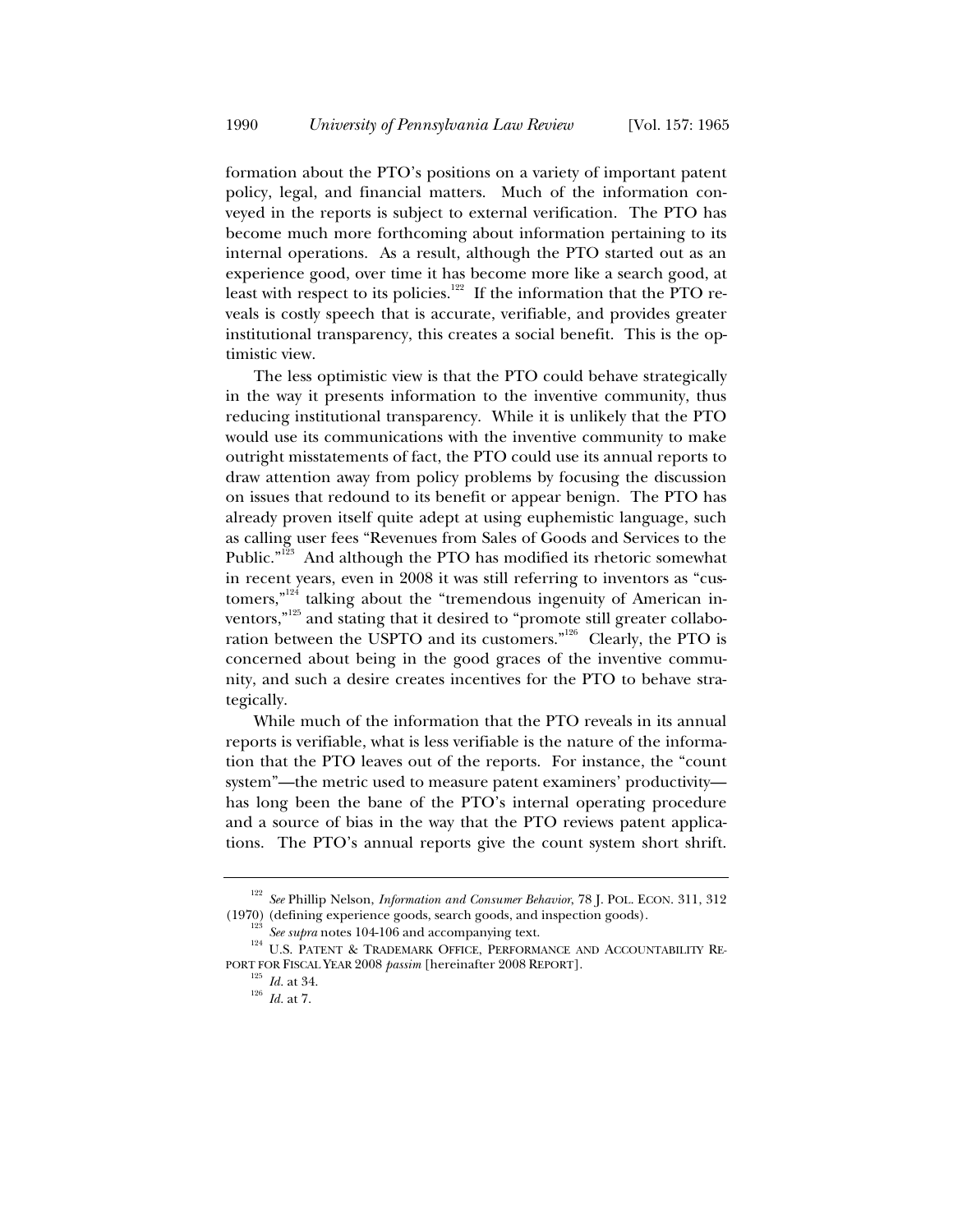Indeed, the PTO has been quite secretive about this weakness for many years, an omission that was only partially redressed in a report by the U.S. Department of Commerce's Office of Inspector General.<sup>127</sup> Internal PTO practices create a bias in favor of granting patents. Patent examiners have quarterly performance quotas that they need to meet, each of which gives each examiner a short period of time to review each patent application.<sup>128</sup> How much time examiners have to review the technology varies according to the "technology center," or technological subdivision, within the PTO, but estimates vary from eight to twenty-five hours.<sup>129</sup> At different points in the prosecution process, examiners have incentives to reject or grant patents in order to meet their performance quotas. Because one of the metrics by which examiners are evaluated is the final disposition of patent applications, examiners have the incentive to grant a patent after two office actions (rounds of communication with the patent applicant).<sup>130</sup> As a result, the count system is an important part of PTO operating procedures. Because it affects the speed and order in which examiners prosecute applications, the intricacies of the count system are a matter of interest to the inventive community.

The PTO might also attempt to manipulate the inventive community with the information that it releases, or frame its communications in a way that makes the PTO's positions seem more aligned with the interests of the inventive community than they really are. For instance, while recent reports have been admirably candid about some of the quality-control problems facing the PTO, they have shaded the nature of the position that the PTO took before Congress regarding the scope of its rulemaking authority. Whereas the PTO told Congress that "rulemaking authority is beneficial to the patent system," that it "welcomes authority that is necessary to promulgate regulations to ensure an efficient and quality-based patent examination process,"

 $^{127}$   $\it See,\,e.g.,$  OFFICE OF INSPECTOR GEN., U.S. DEP'T OF COMMERCE, USPTO SHOULD REASSESS HOW EXAMINER GOALS, PERFORMANCE APPRAISAL PLANS, AND THE AWARD SYSTEM STIMULATE AND REWARD EXAMINER PRODUCTION 7-8 (2004) (noting that individual examiner productivity is measured by the number of first office actions and dis-

posals).<br><sup>128</sup> *See, e.g., id.* at 8 (detailing examiners' two-week production goals).<br><sup>129</sup> *See* FED. TRADE COMM'N, TO PROMOTE INNOVATION: THE PROPER BALANCE OF COMPETITION AND PATENT LAW AND POLICY ch. 5, at 5 (2003) (providing estimates

from panelists of the range of time for patent examinations). 130 *See* Thomas, *supra* note 115, at 324-25 (explaining how the docket management system has led many to believe that examiners are encouraged to allow patent applications to issue).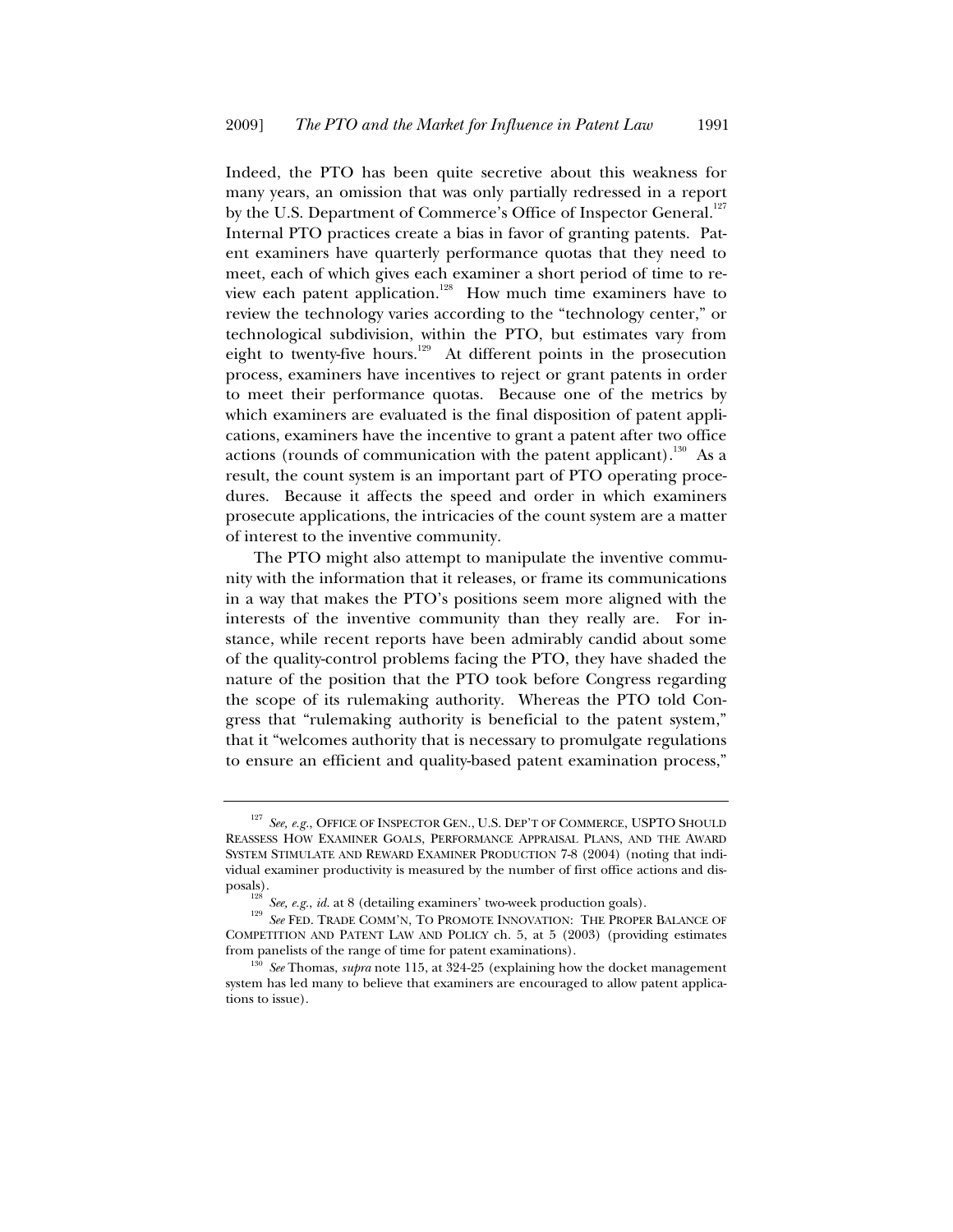and that it "thank[s] Congress for suggesting appropriate authority for the USPTO,"<sup>131</sup> the following year the PTO downplayed its position when communicating with the inventive community, saying that it merely sought "specific authority to eliminate, set, or otherwise adjust patent and trademark filing and processing fees subject to appropriate oversight and comment by the Patent Public Advisory Committee, the Trademark Public Advisory Committee, stakeholders, and Congress."<sup>132</sup> There is a reason that the PTO has remained quiet about this goal before the audience of the inventive community: expanding the PTO's rulemaking capacity is a divisive issue within the inventive community, with vocal opinion running against it. $133$  Unlike requests that the PTO has made in the past for the inventive community to support it in matters like executive branch agency status or an end to fee diversion, the PTO is unlikely to bring the inventive community around to its point of view on the matter of legal deference any time soon.

#### B. *Capture and Institutional Bias*

The PTO's attempts to woo the inventive community present the obvious danger of the PTO being captured by the very group that it is supposed to regulate. The PTO's legal and budgetary gains, coupled with its desire to stay in the inventive community's good graces, make it an attractive target for capture. From the perspective of patent applicants, even a small amount of influence over the process by which patents are granted could be quite valuable.

While in theory the likelihood of PTO capture may be high, as one would expect from an agency funded entirely by the constituency that it regulates, in reality the probability of capture is lower than it would at first appear. Several factors reduce the possibility of capture. First, the major interest groups with something at stake in patent law—the pharmaceutical industry and the software industry—have

<sup>&</sup>lt;sup>131</sup> Sullivan Letter, *supra* note 57, at 9.<br><sup>132</sup> 2008 REPORT, *supra* note 124, at 34.<br><sup>133</sup> Amicus briefs in *Tafas v. Doll*, 559 F.3d 1345 (Fed. Cir. 2009), ran thirteen-totwo against the PTO. The amicus briefs in support of Tafas were filed by the American Intellectual Property Law Association; the Biotechnology Industry Organization (BIO); Cantor Fitzgerald Patent Holdings (CFPH); Elan Pharmaceuticals, Inc.; Intellectual Ventures, et al.; the Intellectual Property Owners Association (IPO); Robert Lelkes; Licensing Professionals; Monsanto; the New York Intellectual Property Law Association (NYIPLA); the Pharmaceutical Research and Manufacturers of America (PhRMA); SonicWALL et al.; and the William Mitchell College of Law Intellectual Property Institute. The two briefs in support of the PTO were filed by Intellectual Property and Administrative Law Professors and by the Public Patent Foundation et al.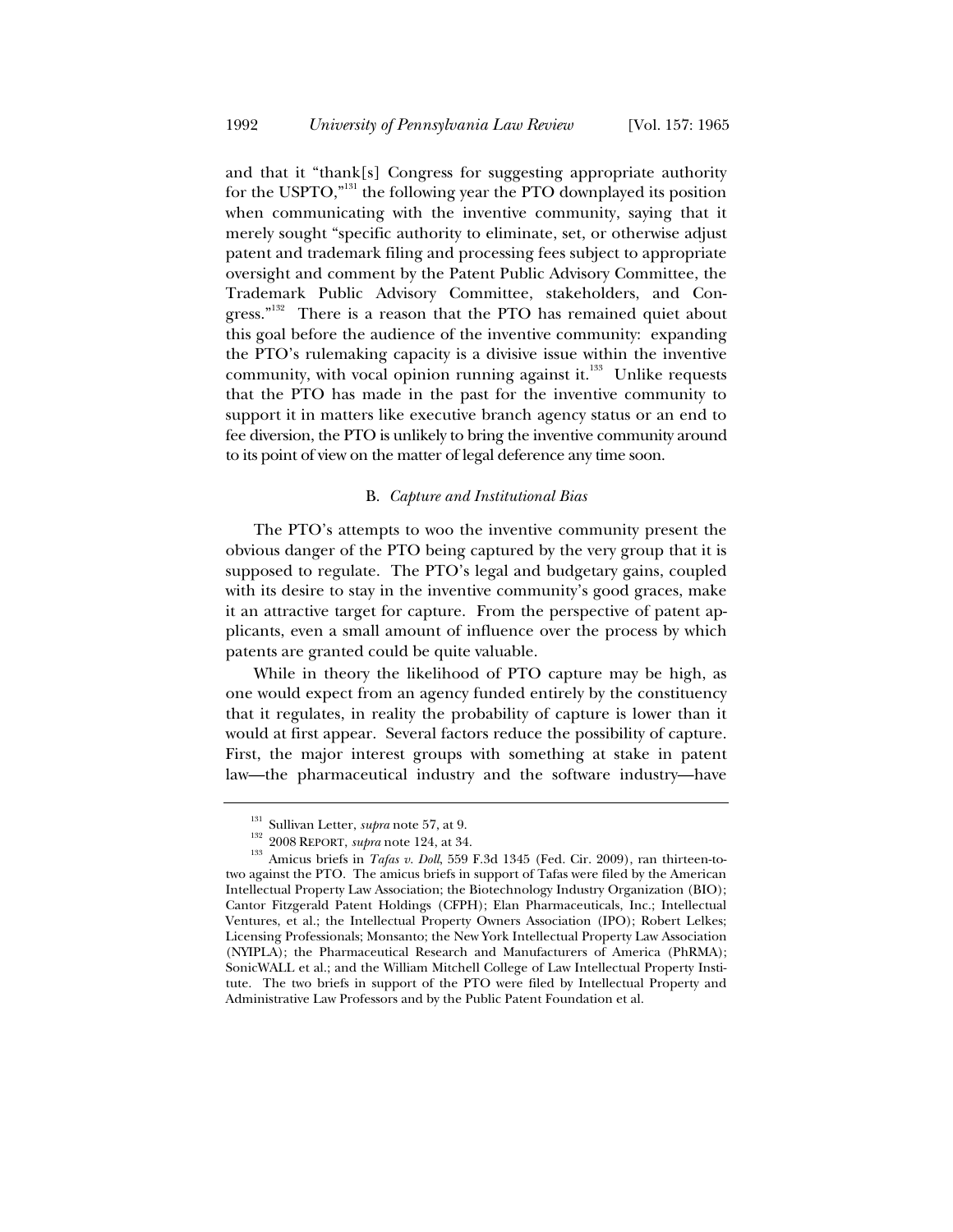generally proven to be well-organized and balanced on opposite sides of many key issues in patent law and policy.<sup>134</sup> This makes capture of the PTO by one industry or interest group less likely. Second, the inventive community has not been particularly interested in capturing the agency.

Interest groups have generally been more supportive of the PTO before Congress on financial matters than on legal matters. Perhaps this is because the PTO has appealed to the inventive community much more often, and more passionately, for support on issues regarding financial resources and physical plant needs. Only rarely, such as when it wanted to be elevated to executive agency status, has the PTO taken its case to the inventive community on legal matters. But the types of issues on which the inventive community chooses to support the PTO are likely determined more by the inventive community itself than by the PTO. Perhaps the inventive community prefers to support the PTO on financial matters because it distrusts the PTO's judgment on legal issues and sees its support on financial matters as a way of keeping the PTO on a short leash. The types of issues on which the inventive community has consistently supported the PTO tend to be ephemeral, requiring the PTO to go back to Congress periodically, rather than ones that would give the PTO permanent benefits. If the inventive community refrains from supporting expansions of PTO power because it distrusts the PTO's judgment, and if the support of the inventive community is necessary for the PTO to get what it wants from Congress, then the inventive community is acting as a check on PTO power. But if the inventive community refrains from supporting the PTO on issues that would expand the PTO's power permanently in order to keep the PTO beholden to it, that increases the danger of capture.

The social costs of PTO capture, if it occurred, would likely be smaller than they appear at first blush. The PTO's reach is limited, as it doesn't have regulatory authority over the inventive community in the same way that the Food and Drug Administration can regulate pharmaceutical products or the Environmental Protection Agency can regulate pollution-emission activities.135 The PTO does not regulate the ongoing use of inventions after a patent is granted. This lessens concerns about the degree to which industry influence over the PTO

<sup>&</sup>lt;sup>134</sup> *See* Clarisa Long, The Political Economy of Intellectual Property Law (Nov. 2007) (unpublished manuscript, on file with author).

See Kerr, *supra* note 5 (arguing that the PTO is not a regulatory agency).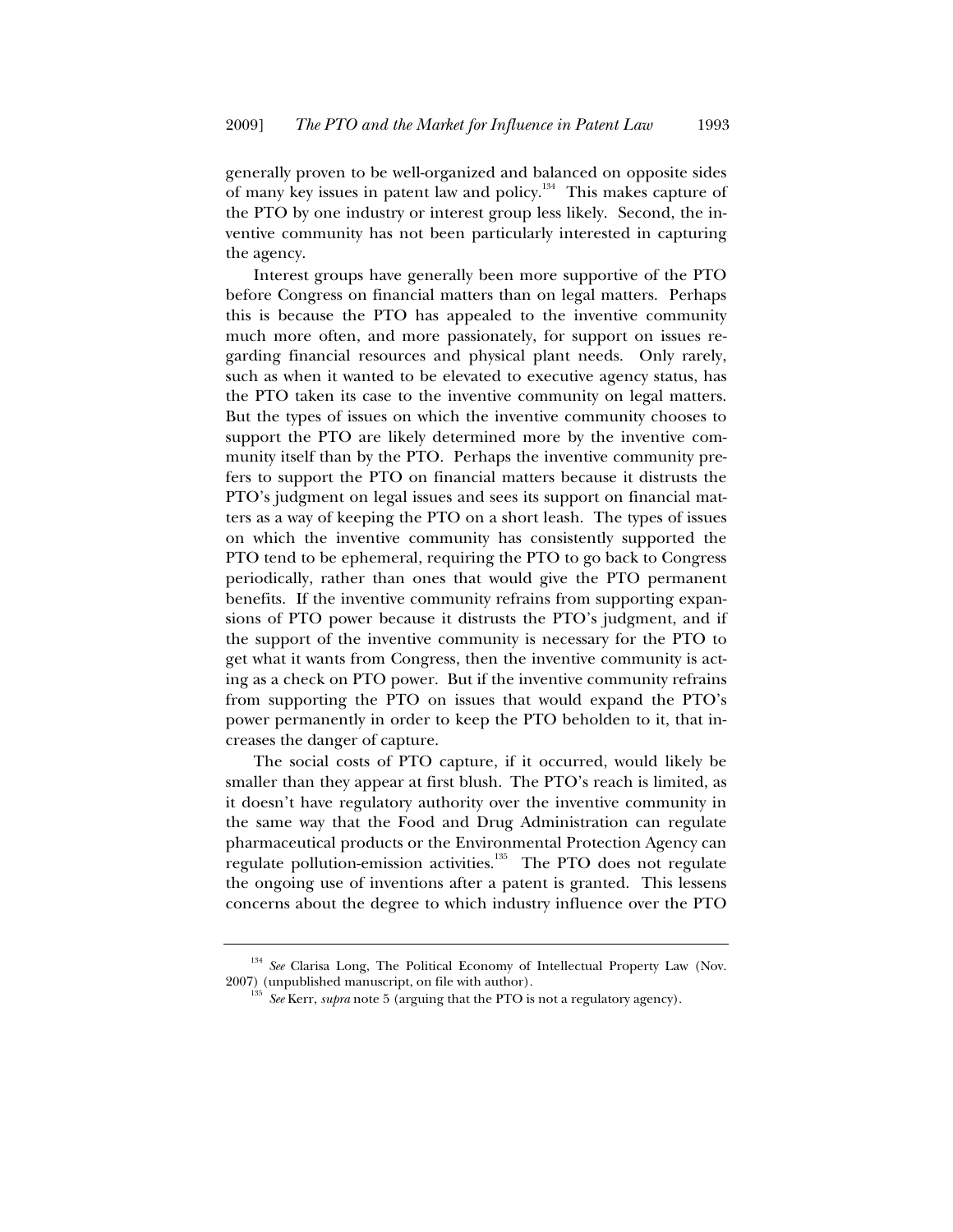would create social harms.<sup>136</sup> Nevertheless, the power to grant patents is an important one, and distortions caused by interest-group influence over the process of examining patents can still cause social harm. Allowing a patent to issue when it should not (a Type I error), as well as denying a patent on an invention that meets all the legal requirements for a patent (a Type II error), can have long-term effects on innovation and the development of technology, especially in infant industries.

Issues of capture aside, there are other concerns about the PTO gaining a larger share of the market for legal influence in patent law. One concern is the potential for PTO bias against certain parties or inventions. The PTO has not attempted to appeal to all applicants equally in its annual reports. Instead, it has focused on inventors who are U.S. citizens, promising to "ensure strong intellectual property protection for all Americans"<sup>137</sup> and reporting that it has "worked to foster innovation among America's next generation."<sup>138</sup> Describing itself as "The World's Best Patent Office," the PTO has announced that it "educates others about intellectual property protection," including foreign governments.139 Residents of foreign countries filed 47.1% of all patent applications in 2007, but perhaps unsurprisingly, this is a constituency that the PTO has not attempted to woo.<sup>1</sup>

In addition to bias in favor of some applicants, the PTO has an incentive to favor patentees over nonpatentees, although both groups have an interest in making sure that the patent system functions well. This is not surprising; nonpatentees are not a constituency of the PTO. At the level of substantive patent policy, the PTO's budgetary structure creates a bias in favor of granting patents and encouraging inventors to apply for patents. It also creates the incentive for the PTO to favor patentees (who pay fees to the PTO) over nonpatentees (who do not). The size of the PTO's budget is a function of the filing and maintenance fees that the PTO receives. By reminding its "customers" that it wants to help them get patents, the PTO encourages

<sup>136</sup> *See* G. Dosi et al., *How Much Should Society Fuel the Greed of Innovators? On the Relations Between Appropriability, Opportunities and Rates of Innovation*, 35 RES. POL'Y 1110, 1115 (2006) (discussing regulatory capture in heavily regulated industries where innovation is strongly tied to intellectual property rights); *see also* Michele Boldrin & David K. Levine, *The Economics of Ideas and Intellectual Property*, 102 PROC. NAT'L ACAD. SCI.

<sup>1252, 1255 (2005) (</sup>discussing the effect of "monopoly creep" on regulatory agencies).<br><sup>137</sup> 1994 REPORT, *supra* note 96, at 1.<br><sup>138</sup> 2007 REPORT, *supra* note 22, at 3.<br><sup>139</sup> 2005 REPORT, *supra* note 22, at 3-4.<br><sup>140</sup> residents of foreign countries filed 220,432 out of 468,330 applications).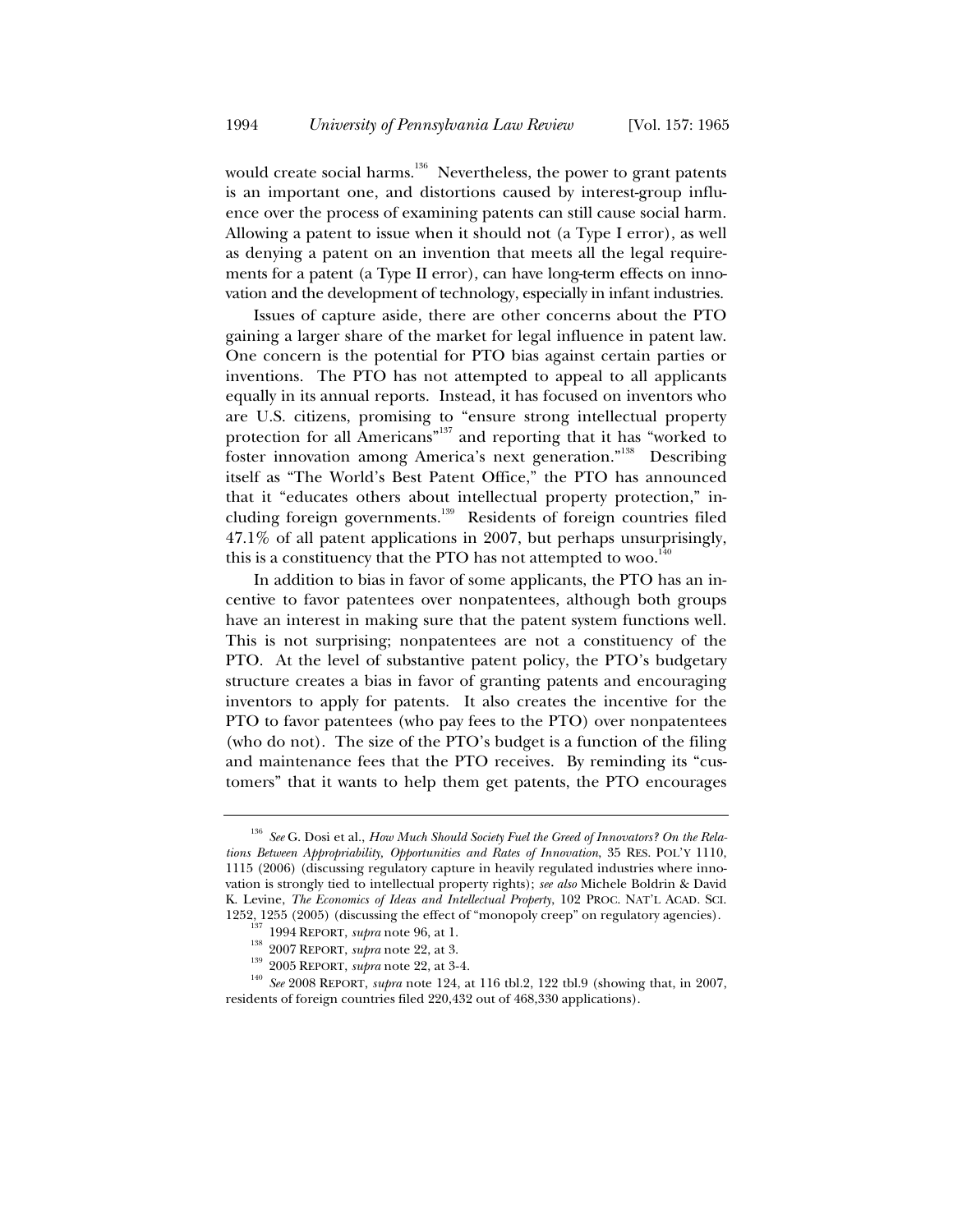inventors to submit more applications, which results in more revenue from filing fees. Granting more patents yields more maintenance fees. This is yet one more factor undercutting the traditional adversarial relationship that the PTO is supposed to have with patent applicants.

For its part, the PTO stands to benefit from continuing to seek control over more resources. A strategy of appealing to the inventive community for support does not require the PTO to share the resulting legal or financial gains with other institutions. The probability of free-riding by other institutions will be low, since the PTO's gains whether budgetary or legal—are specific to the PTO. Nor does the PTO face the problem of geographical dispersion, which would raise the costs of coordination and organization.<sup>141</sup> With Congress out of the picture, the PTO faces no oppositional institution in the area of patent prosecution other than the Federal Circuit. A fairly robust (and completely intuitive) finding in the empirical literature is that interest groups fare better if they face no countervailing forces in the political arena.<sup>142</sup> With these incentives, we can expect the PTO to continue to attempt to gain more influence and resources in the market for patent policy and to appeal to the inventive community for support.

#### **CONCLUSION**

The PTO's attempts to increase its influence have been waged on two fronts: First, the gains that it has made in the legal arena may not have had a large substantive effect, but they have had significant symbolic value. Second, the gains that the PTO has made by appealing directly to the inventive community have been more powerful. When the inventive community has taken the PTO's side before Congress, the results have been impressive. While appeals by an agency to its constituency for support are unusual and present obvious dangers of

<sup>141</sup> *See* J. Snyder, *Political Geography and Interest-Group Power*, 6 SOC. CHOICE & WEL-FARE 103, 105 (1989) (suggesting that geography can raise the costs of organizing but can also bring more resources under an entity's control).

<sup>&</sup>lt;sup>142</sup> See, e.g., Michel Boucher, *Rent-Seeking and the Behavior of Regulators: An Empirical Analysis*, 69 PUB. CHOICE 51, 65 (1991) (explaining that large trucking firms were more successful in Quebec because of their political effectiveness and better relationship with political regulators); Paul Teske, *Interests and Institutions in State Regulation*, 35 AMER. J. POL. SCI. 139, 151 (1991) (finding that the existence of a state-funded consumer advocacy group reduces the political effectiveness of telecommunication companies' lobbying efforts).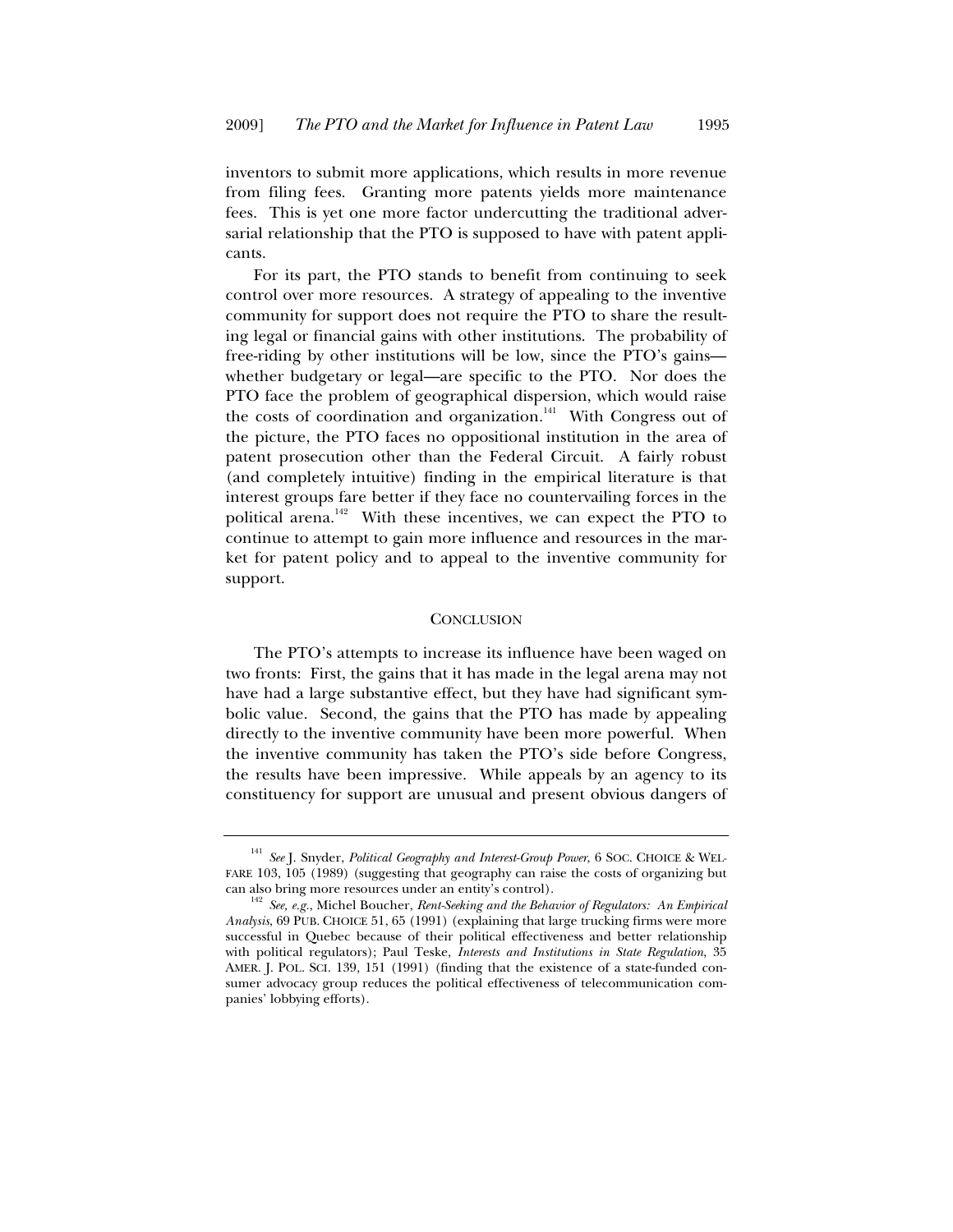capture and opportunities for bargaining on the part of the regulated community, in the case of the PTO there have been positive benefits. The PTO has become more transparent as part of the tacit bargain that it is attempting to strike with the inventive community. At the same time, however, the PTO has the incentive to be strategic with the information that it reveals so as to present its case in the best light. For its part, the inventive community may function as a check on the PTO, or it may end up enabling the PTO to gain a larger share of the market for influence in patent law. How this ongoing relationship will continue to develop remains to be seen.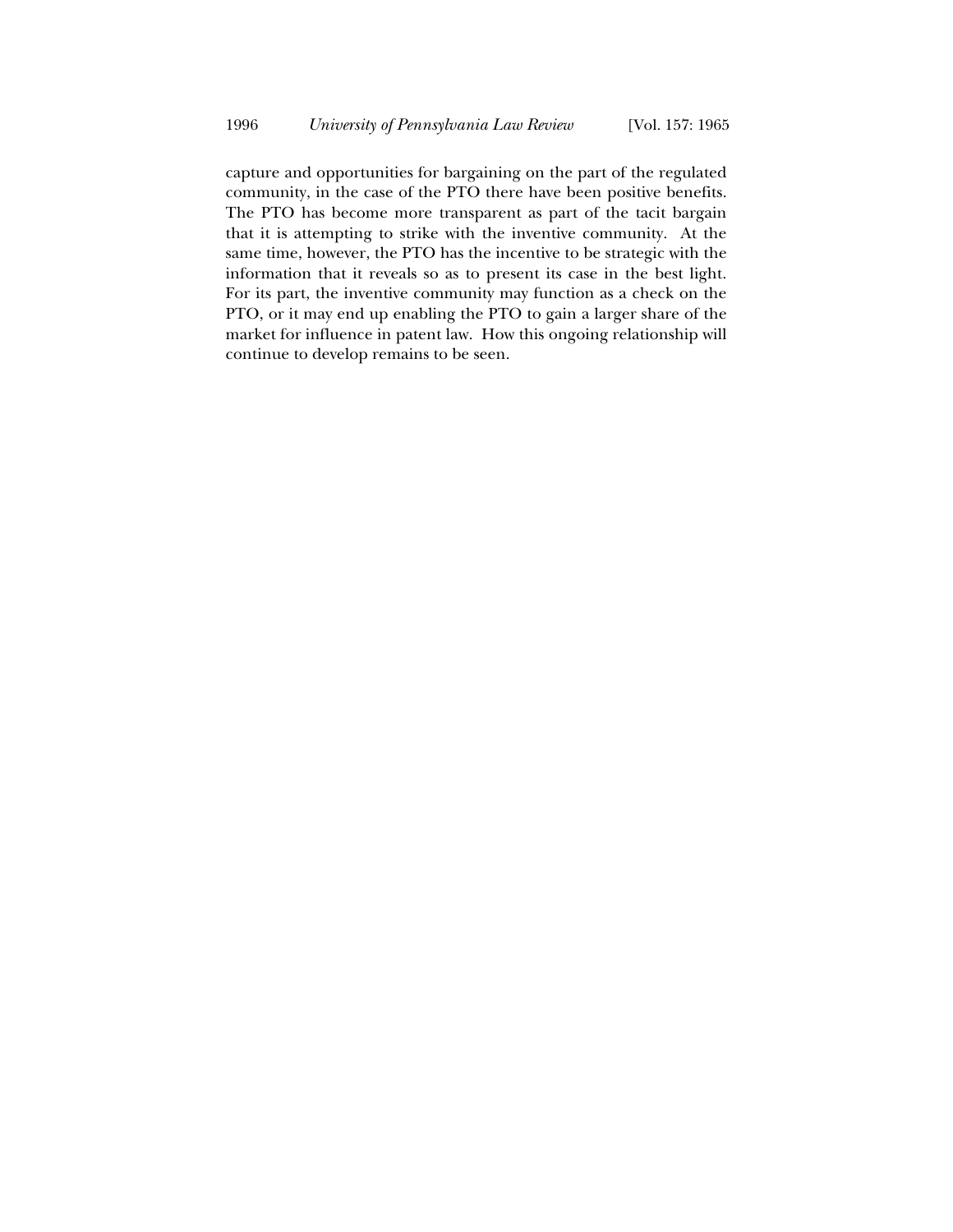#### APPENDIX

## **Figure 1: PTO Funding vs. Backlog, New Filings, and**  Patents Issued (1976–Present)<sup>143</sup>



 $^{\rm 143}$  A detailed breakdown of these data appears in Table 1.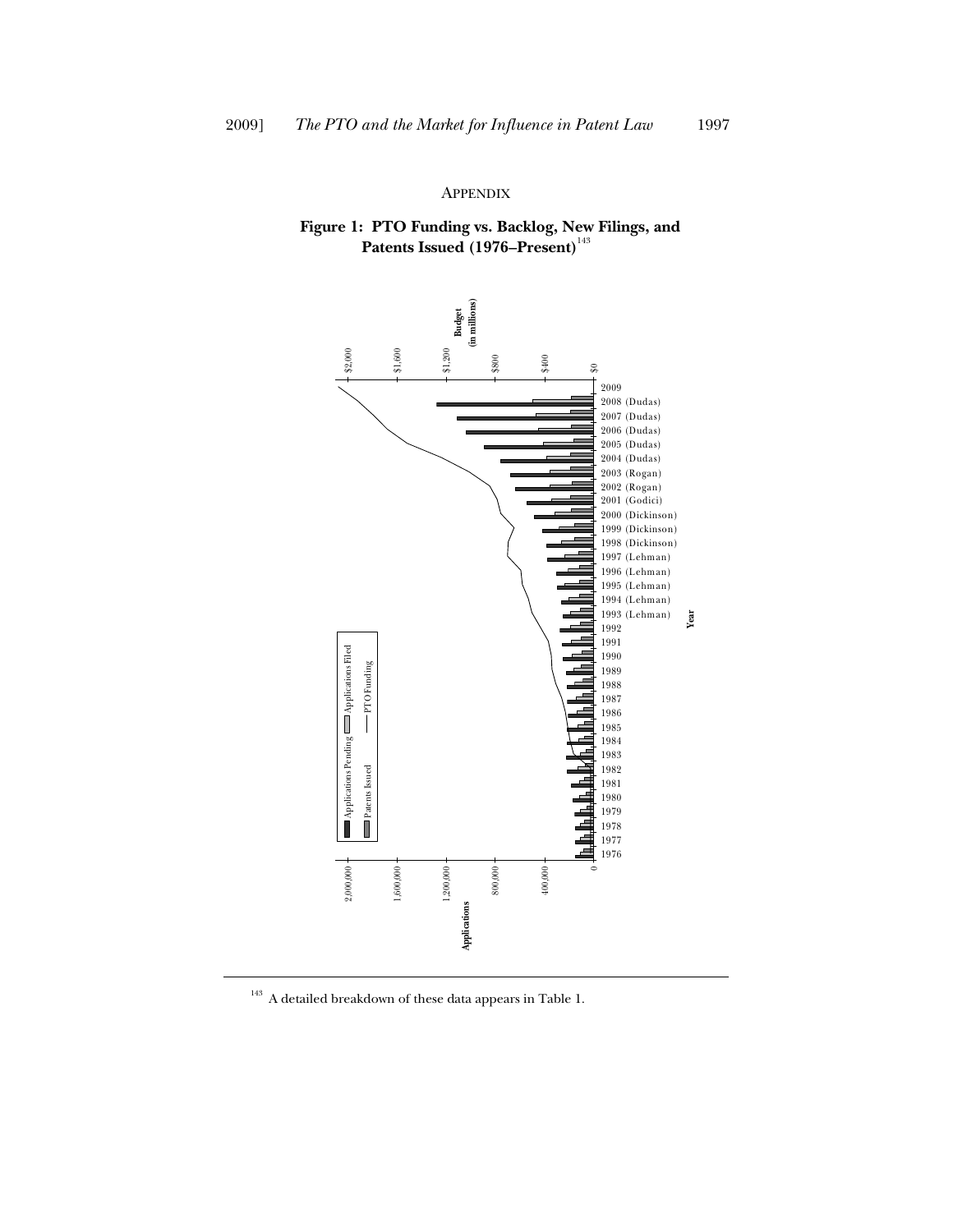| Year<br>(Director) | <b>PTO Budget</b><br>$(millions)$ <sup>144</sup> | Surcharge<br>$(millions)^{145}$ | <b>Applications</b><br>$\mathbf{Filed}^{^{146}}$ | <b>Patents</b><br><b>Granted</b> | Backlog <sup>147</sup> |
|--------------------|--------------------------------------------------|---------------------------------|--------------------------------------------------|----------------------------------|------------------------|
| 1976               | \$25                                             | $\theta$                        | 109,227                                          | 80,735                           | 142,379                |
| 1977               | \$25                                             | $\boldsymbol{0}$                | 109,773                                          | 72,832                           | 144,542                |
| 1978               | \$25                                             | $\mathbf{0}$                    | 108,744                                          | 70,320                           | 144,056                |
| 1979               | \$25                                             | $\mathbf{0}$                    | 107,409                                          | 55,418                           | 151,702                |
| 1980               | \$25                                             | $\mathbf{0}$                    | 112,215                                          | 61,227                           | 167,533                |
| 1981               | \$25                                             | $\mathbf{0}$                    | 114,710                                          | 71,010                           | 181,727                |
| 1982               | \$25                                             | $\boldsymbol{0}$                | 124,800                                          | 65,152                           | 216,509                |
| 1983               | $$162.42^{148}$                                  | $\mathbf{0}$                    | 105,704                                          | 59,715                           | 223,101                |
| 1984               | \$193.47                                         | $\mathbf{0}$                    | 117,985                                          | 72,149                           | 219,567                |
| 1985               | \$209.69                                         | $\boldsymbol{0}$                | 125,931                                          | 75,302                           | 215,512                |
| 1986               | \$227.89                                         | $\mathbf{0}$                    | 131,403                                          | 76,993                           | 207,774                |
| 1987               | \$260.95                                         | $\mathbf{0}$                    | 137,173                                          | 88,793                           | 209,911                |
| 1988               | \$305.02                                         | $\theta$                        | 148,183                                          | 83,584                           | 215,280                |
| 1989               | \$335.77                                         | $\theta$                        | 163,306                                          | 102,712                          | 222,755                |
| 1990               | \$344.70                                         | $\theta$                        | 174,711                                          | 96,727                           | 244,964                |
| 1991               | \$370.63                                         | \$99.3                          | 178,083                                          | 101,860                          | 254,507                |
| 1992               | \$435.91                                         | \$95                            | 185,446                                          | 109,728                          | 269,596                |
| 1993 (Lehman)      | \$502.37                                         | \$99                            | 188,099                                          | 107,332                          | 244,646                |
| 1994 (Lehman)      | \$529.02 <sup>149</sup>                          | \$103                           | 201,554                                          | 113,268                          | 261,249                |
| 1995 (Lehman)      | \$581.17                                         | \$107                           | 236,679                                          | 114,241                          | 298,522                |
| 1996 (Lehman)      | $\$592.50^{\scriptscriptstyle 150}$              | \$111                           | 206,276                                          | 116,875                          | 303,720                |

### **Table 1: United States Patent and Trademark Office Funding Levels, 1976–2009**

**Patent** 

<sup>144</sup> The PTO approximated its budget for 1976 to 1982 inclusive using its 1993 Annual Report. *See* 1993 REPORT, *supra* note 95, at 37 fig.12.

<sup>145</sup> See Public Budget Database Fiscal Year 2009, Budget Authority Table, Row 594, http://www.gpoaccess.gov/usbudget/fy09/sheets/budauth.xls (last visited Apr. 15, 2009).

For data on patent applications filed, patents granted, and backlog, see the Annual Reports of the PTO for each year from 1993 to 2008. USPTO Annual Reports,

http://www.uspto.gov/web/offices/com/annual/index.html (last visited Apr. 15, 2009).<br><sup>147</sup> The PTO calls its backlog "Patent Applications Pending Prior to Allowance."<br>They include utility, design, plant, and reissue applic

For PTO budget data for years 1983 to 1993 inclusive, see 1993 REPORT, *supra* note 95, at 49 tbl.2. For budget years 1983 to 1990 inclusive, the PTO's total funding for a given year came from five sources: Appropriations from the General Fund, Offsetting Fee Collections, Unobligated Balances from the Prior Year, Federal Reim-

bursements, and Recovery of Prior Year Obligations. 149 For PTO budget data for years 1994 to 1995 inclusive, see 1995 REPORT, *supra* note 99, at 50.<br><sup>150</sup> For PTO budget data for years 1996 to 1997 inclusive, see 1997 REPORT, *supra* 

note 97, at 50.